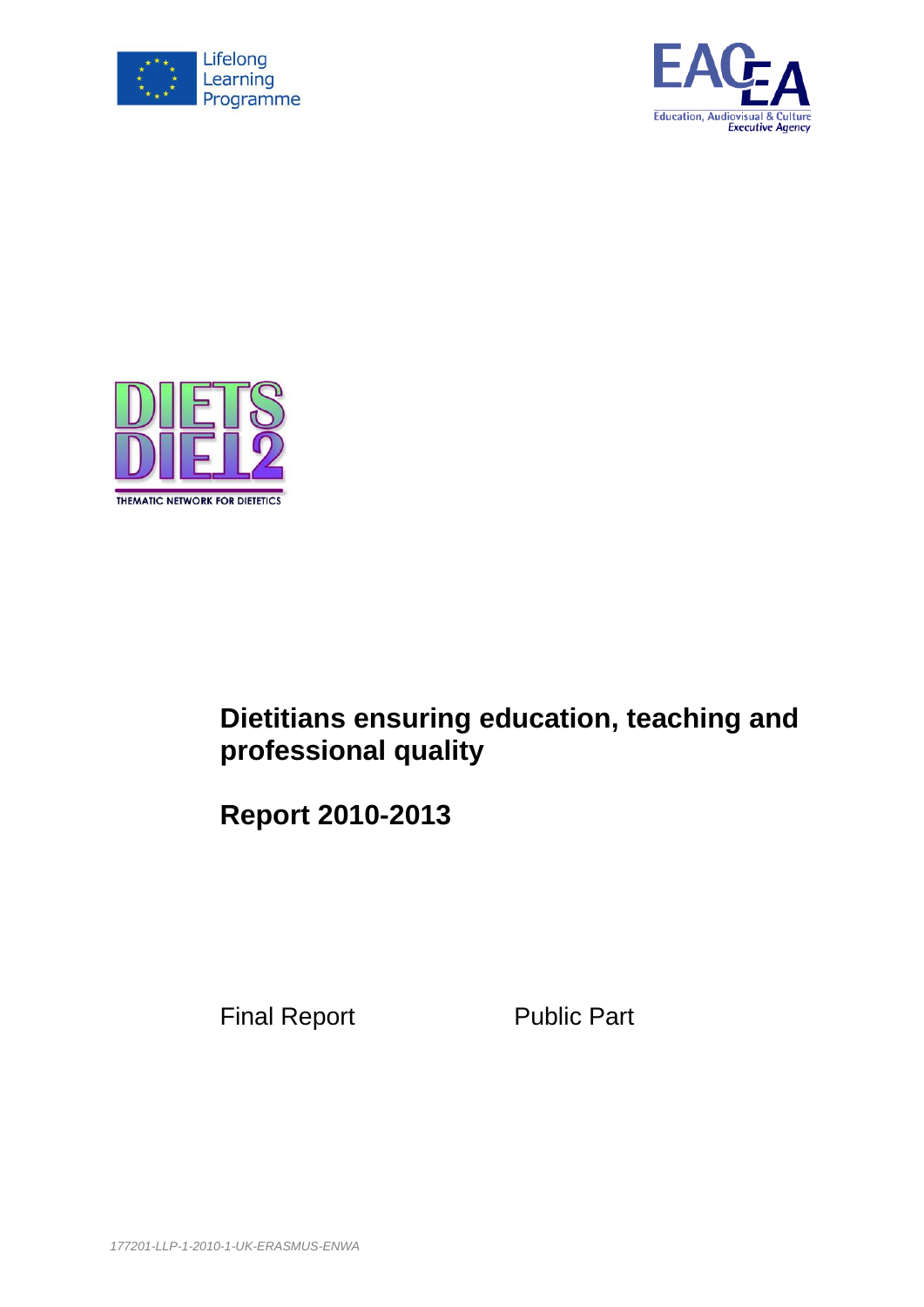# **Project information**

|                                       | DIETS <sub>2</sub>                              |
|---------------------------------------|-------------------------------------------------|
|                                       | Dietitians ensuring education, teaching and     |
|                                       | professional quality                            |
|                                       | 177201-LLP-1-2010-1-UK-ERASMUS-ENWA             |
|                                       | Exploiting ICT in Learning and Higher Education |
|                                       | www.thematicnetworkdietetics.eu                 |
|                                       |                                                 |
| From                                  | 1/10/2010                                       |
| To                                    | 31/12/2013                                      |
|                                       | one                                             |
|                                       | February 2014                                   |
|                                       |                                                 |
|                                       | University of Plymouth UK                       |
|                                       |                                                 |
|                                       | Anne de Looy                                    |
|                                       | University of Plymouth UK                       |
| Project coordinator telephone number: | +44 1752 588888                                 |
|                                       | adelooy@plymouth.ac.uk                          |
|                                       |                                                 |

This project has been funded with support from the European Commission.

This publication [communication] reflects the views only of the author, and the Commission cannot be held responsible for any use which may be made of the information contained therein.

© 2008 Copyright Education, Audiovisual & Culture Executive Agency.

The document may be freely copied and distributed provided that no modifications are made, that the source is acknowledged and that this copyright notice is included.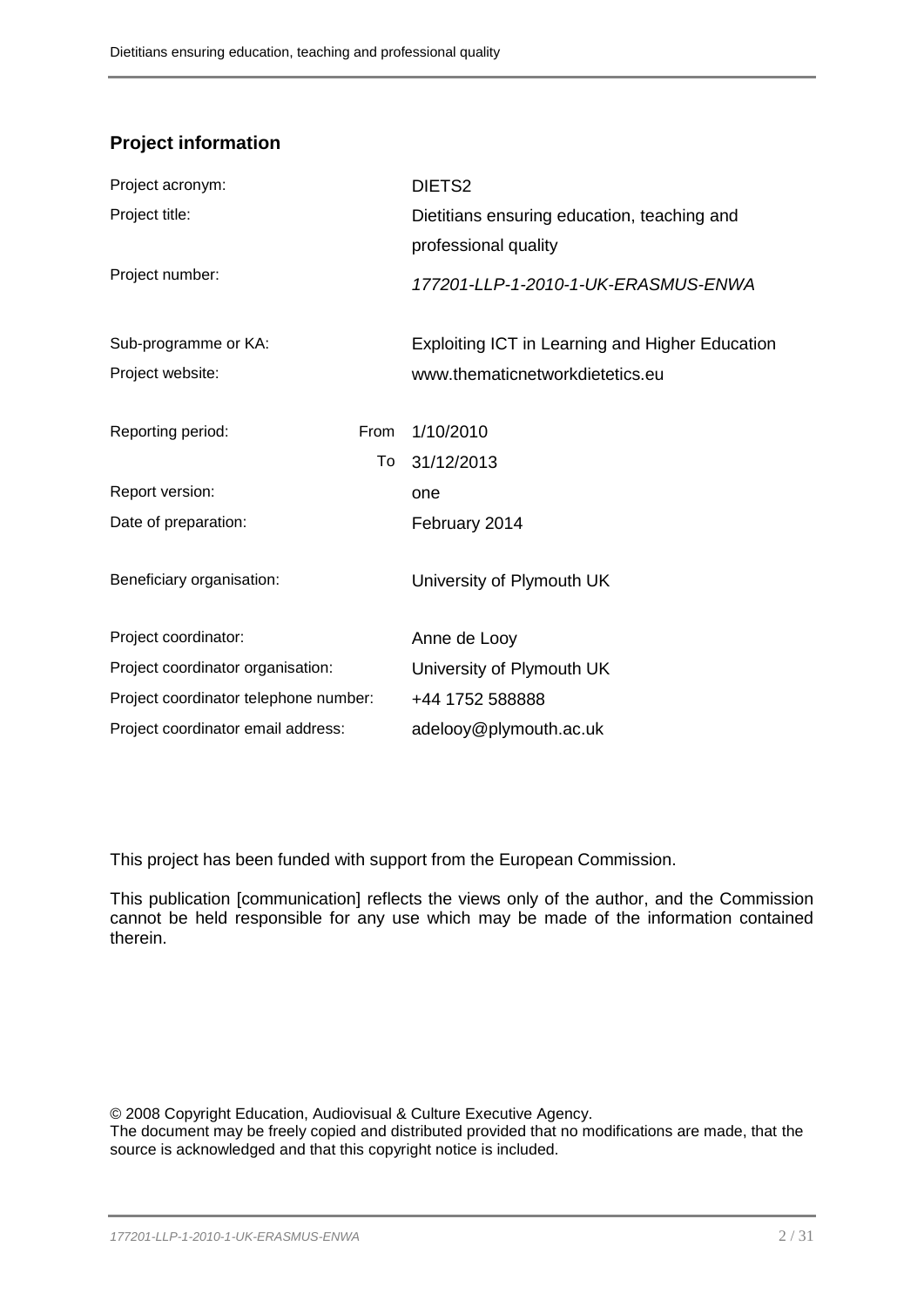# **Executive Summary**

The Network has proved to be a fruitful opportunity for Partners across Europe to work together to promote excellence in the education of dietitians. The DIETS2 Thematic Network is a partnership of 101 European National Dietetic Associations (NDAs), Higher Education Institutions (HEIs) and Non-governmental Organisations (NGOs), private enterprises and six Associates, two of whom are internationally based.

The DIETS2 Network has at its heart the aim to make a difference to a dietitian's preparedness to meet challenges of improving the nutritional health of Europe. Through facilitating partnerships between HEIs, practicing professional dietitians and NGOs, the Network can use European expertise to encourage change. HEIs teaching new student dietitians and practicing dietetic professionals are engaged within the Network to improve educational standards and prepare for Lifelong Learning (LLL). To do this, our Partners present a model of collaboration and interdependence that brings successful innovation. For example, a major Partner in the DIETS2 Network is the European Federation of the Associations of Dietitians (EFAD) and it is estimated that in partnership, over 30,000 dietitians and over 60,000 student dietitians can access information and engage in activities of the Network.

Over the past 39 months the Network has held 4 conferences, and regularly sees student dietitians attend, and it has published six Newsletters about its activities. A consultation on second cycle and third cycle competences for dietitians working in Europe led to European Dietetic Advanced Competences, which has been unanimously adopted by all 31 National Dietetic Associations of EFAD. A *Lifelong Learning Strategy for European Dietitians* together with pedagogic standards for dietetic teachers were also adopted by EFAD and the Lifelong Learning Toolkit published by the Network will provide support. The use of Information and Communication Technology (ICT) is a major theme of the Network and surveys have been undertaken to assess barriers to its use. A Facebook page, YouTube presence and Twitter have all been established and populated together with interactive information on our website to encourage more widespread use of ICT. An e-journal for student research has released its first issue and a second is imminent; four e-courses on methods used for enquiry-based learning have been devised. The Network has used eSeminars or webinars to promote its products using synchronous and asynchronous access, which has demonstrated the versatility of this medium. By making use of ICT at every level, the Network is setting itself as a model for the future education and interactivity of dietitians in Europe.

Such is the interest in the activities of the DIETS2 Network that a symposium specifically on the Network was held at the International Dietetic Congress in Sydney in 2012 (attendance >2000). The Network is seen as a model for other countries at international level in terms of its vision, coordination, achievements and attention to quality.

We hope that you enjoy reading through this report, which provides a summary of all our activity (please look at the website for more details). The future of DIETS2 activities are also secure as EFAD assumes responsibility for all outcomes and is committed to organising future partnerships between higher education and the profession; please visit [www.efad.org.](http://www.efad.org/) We look forward to a future of networking.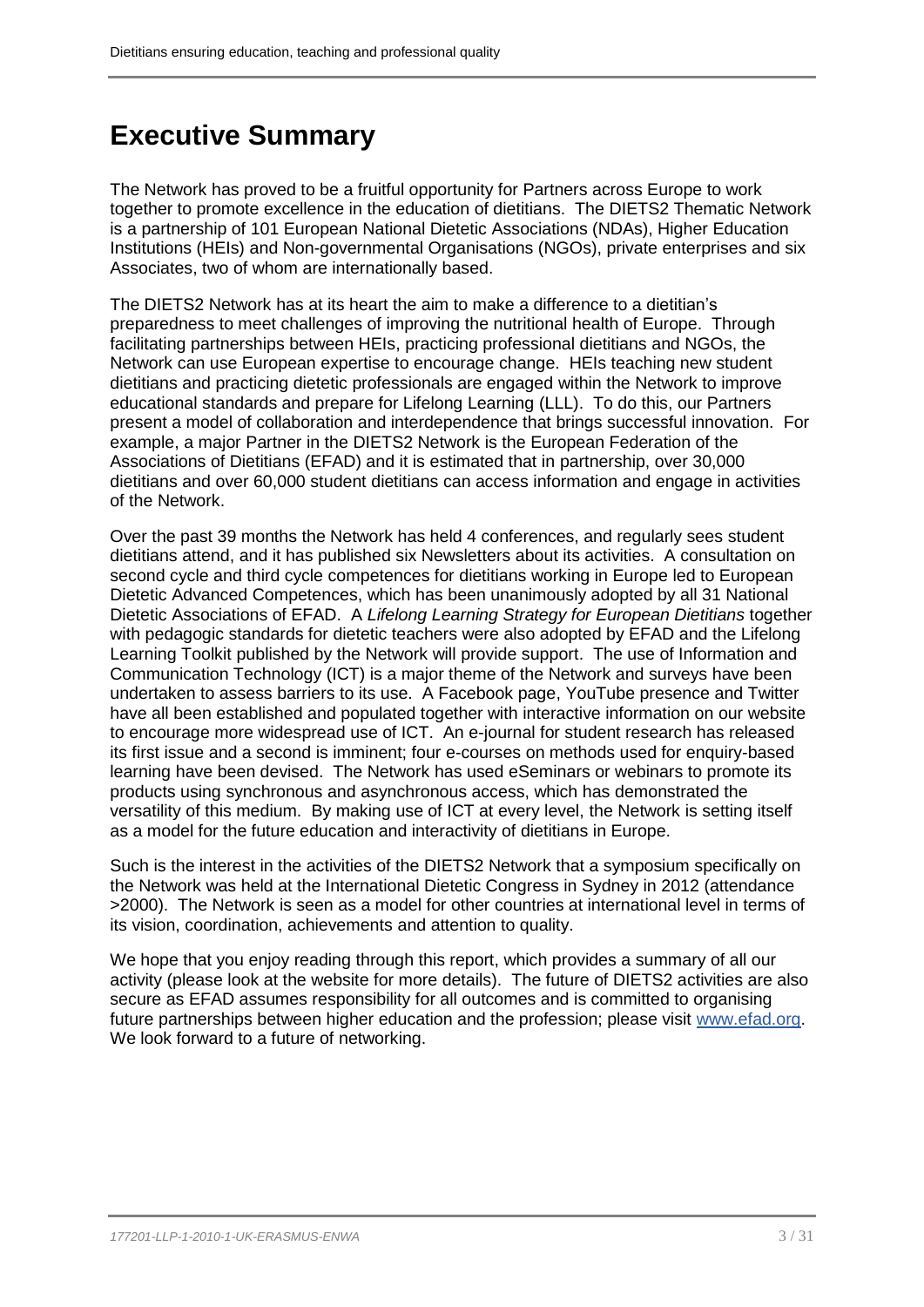# **Table of Contents**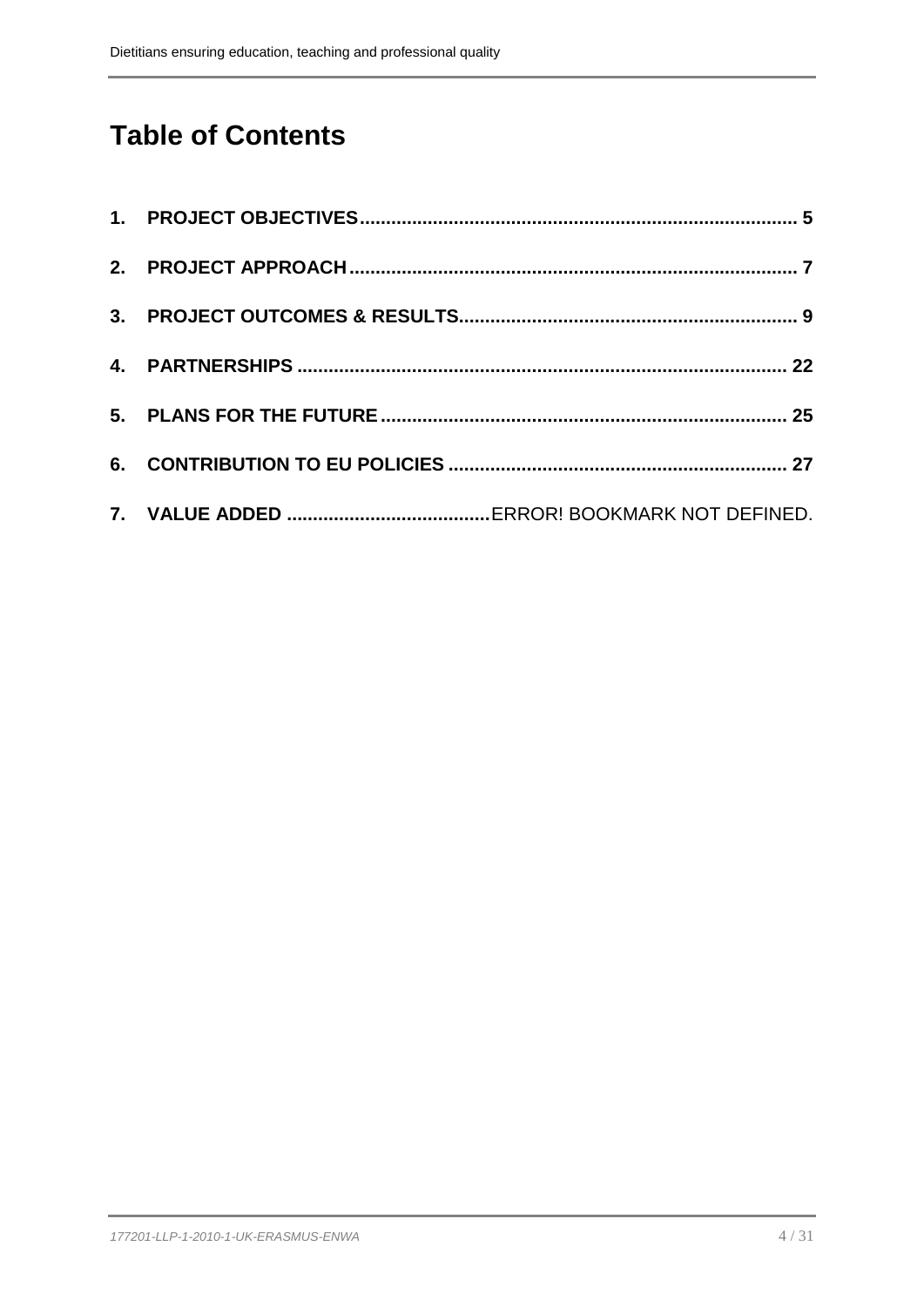# <span id="page-4-0"></span>**1. Project Objectives**

The aim of the second DIETS2 Thematic Network (DIETS2) is to promote excellence in the education of dietitians across Europe at undergraduate and post-qualifying level, which will impact on professional quality. Dietetic education is a partnership between the dietetic profession and academia. The Network reflects and builds on this partnership across its 101 ps in 31 countries, plus its associated Partners internationally. The Partnership also includes non-governmental organisations (NGOs) and as such represents a key cohesive resource for the development of dietetics and nutrition in Europe. Dietitians have a fundamental role to play in promoting nutritional health through life in sickness or health and increasingly in preventative nutrition. But to enhance the impact of European dietitians, they need to maintain their competence in the rapidly evolving areas of nutritional science, social and demographic change. In order to meet these future challenges, dietitians need increasingly to embrace their own lifelong learning (LLL) using the full power of information communication technology (ICT). DIETS2 therefore has promoted the use of ICT not only as a communication tool, but also in demonstrating its potential as an educational and professional development tool. To this end DIETS2 has had four major objectives:

- $\triangleright$  To promote, encourage and support dietitians to use, exploit and create new ways of communication and learning between themselves, academia, the people they serve and dietitians who are innovative users of ICT (**WP4 WP9**)
- $\triangleright$  To emphasise the centrality of workplace (placement) learning, the need for evidence-based practice and produce guidance for effective learning (**WP1** and **WP5**)
- $\triangleright$  To define the competences required for post-qualification dietitians and provide support and encouragement for dietitians to engage in LLL once qualified (**WP2**, **WP3**)
- $\triangleright$  To ensure that investment in the DIETS2 project has value, impact and is sustainable (**WP8**, **WP6 WP7**)

Any Network engaged in the objectives of providing new opportunities and promotion of new concepts can be effective only if it maintains the engagement of its key stakeholders. To this end the DIETS2 Network uses a number of strategies through its working groups, its website and Facebook pages, its conferences, publications and Key Contacts to open and extend its reach. The Key Contacts in each Partner institution provide a direct dissemination and exploitation link and foster a culture of sharing and engagement. Further they become a direct beacon for dietitians in their own country.

However, the ultimate target group must be the individuals in Europe who will enjoy a better quality of life through improved nutrition and food choice/provision. This noble ambition must start with a highly informed and proactive group of experts in the field of nutrition and dietetics. Therefore our primary target group has been the future and current dietetic workforce. By increasing educational standards and providing dietitians with the tools, knowhow and encouragement, a multiplier effect is already in place and increasingly being seen. Engaging the expertise of the DIETS2 Network Partners through innovative use of ICT (eg Facebook) has attracted dietitians interested in contemporary issues. HEIs have cooperated to produce new ways of learning, enabling dietetic students to learn about enquiry-based learning, LLL and how experience enterprising environments to support better nutrition. The full multiplier effect will not be realised directly in future target groups during the lifetime of the DIETS2 Network. Sustainability is essential and through the close affiliation of the Network with EFAD and its established networks in Europe, this goal is becoming a reality.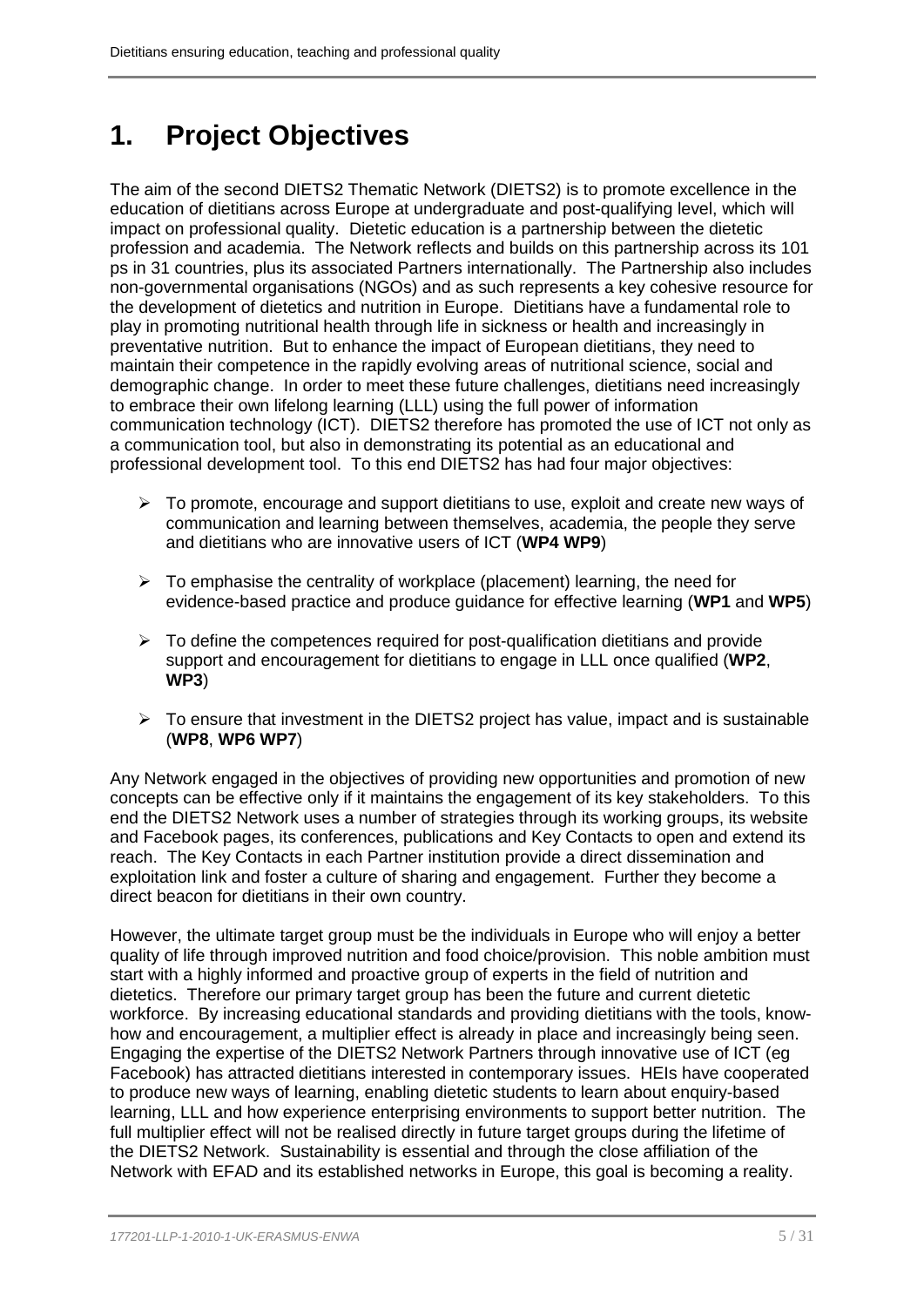For example through EFAD's membership of the EU Platform on Nutrition, Physical Activity and Health (DG SANCO) the commitment by EFAD to share information about DIETS2 Network continues to reach all the members of the Platform including policy makers (eg WHO Europe), the food industry, academia and NGOs.

Also, as EFAD assumes responsibility for the work, strategies and partnerships created through the DIETS2 Network, a sustainable partnership of higher education, professional dietetic associations and NGOs will continue. They will continue to work together to ensure that the dietetic workforce now and into the future is able to provide a healthful nutrition service. Further, the dietitians will engage demonstrably in LLL to extend their competence, increasingly become ICT-literate dietitians who are fully informed through enquiry-led learning. In this way, dietitians can respond to the needs of a changing Europe.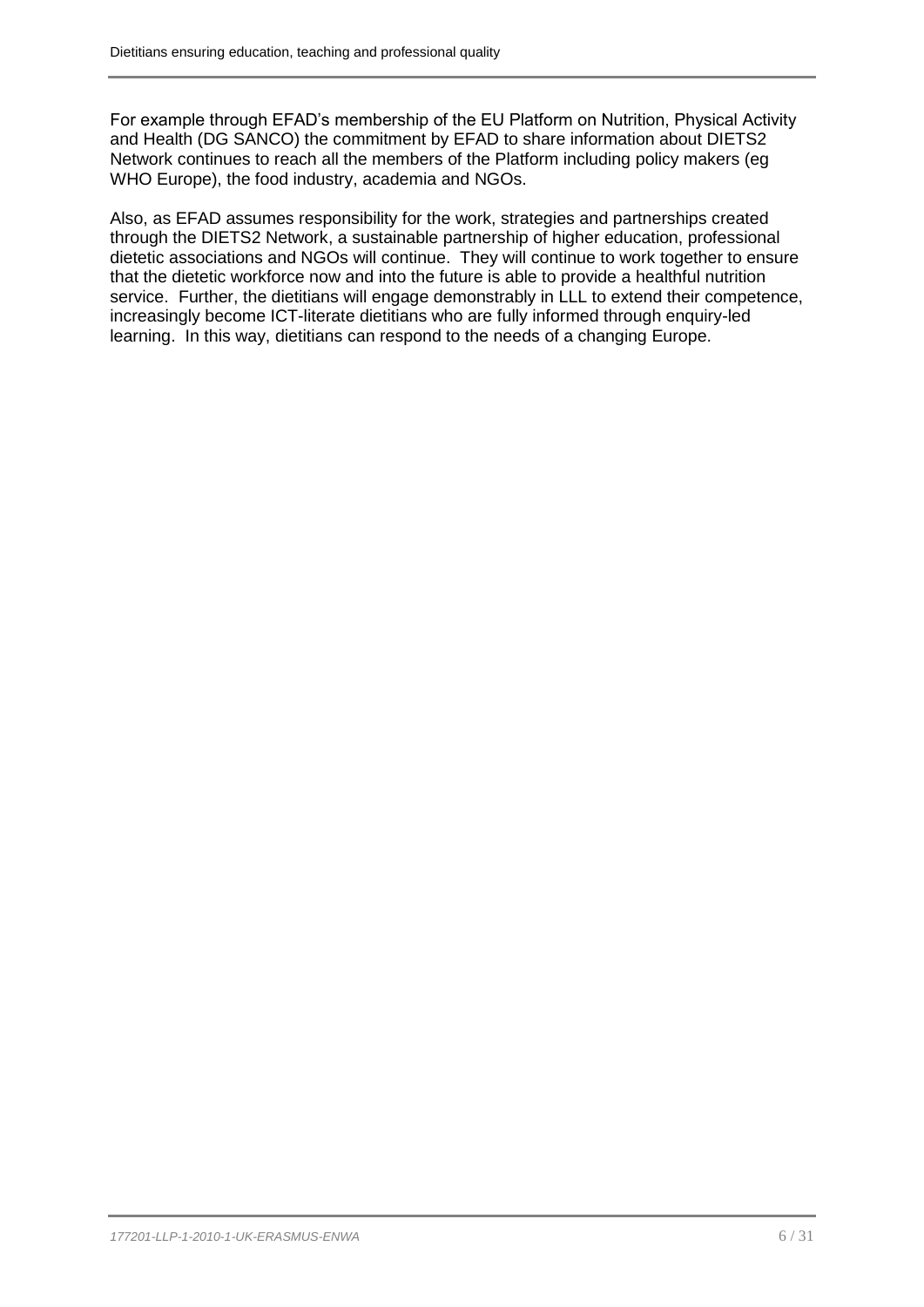# <span id="page-6-0"></span>**2. Project Approach**

The Network has 101 EU Partners of whom a third are professional associations and twothirds Higher Education Institutions (HEIs) representing 31 countries in Europe. The Network also has six Associate Partners, two of whom are International Partners, including the International Confederation of Dietetic Associations. The particular expertise of each Partner was used to initially populate the five DEV work packages (**WP**). As the project has progressed, there has been some movement between work packages, which has allowed individuals and their institutions to be engaged in areas that will benefit them as well as the DIETS2 project.

Coordination of the project rests with the work package leads, the project coordinator and the project manager. Together they form the Network Management Group, encouraging upward and downward dialogue, engagement and flexing where necessary. A particular feature of this approach has been the combination of clear guidance from the *Assuring Project Quality* WP, external reviewers (User Advisory Group - UAG and Quality Advisory Group - QAG) and others who have continued to focus on the needs of the stakeholders and therefore guided the outputs of the project. A Management Strategy together with the quality plans of each work package supported the maintenance, active coherence and function of the Network. The Quality Assurance Work Package (**WP7**) not only actively sought the views of the stakeholders but also produced regular reports on achievement of project milestones using the regular audits of the WPs. The Management team used all the feedback to inform any deviations and risk so that approaches could be altered as required. Dialogue among the Partners, our primary target group, was actively promoted as they teach, engage and represent over 50% of the dietitians in Europe. DIETS2 achieved this primarily through regular targeted briefings of Key Contacts (each Partner nominated one person to be this direct link with the project), but also through:

- $\triangleright$  Regular newsletters
- Conferences
- Website/Facebook/YouTube
- $\triangleright$  e-seminars
- $\triangleright$  Questionnaires

The project website is a key tool for communication, repository of information and management. The Extranet area of the website promotes the work of DIETS2 to visitors and over the past year has recorded visits from 12500 people in 149 countries. The Intranet is password protected for all Partners and has over 1200 subscribers. All WPs post information about their meetings and ongoing work, but also Partners can find other postings of products and outcomes from DIETS2 and also DIETS1, for example Re-useable Learning Objects (RLOs). A combination of 'products', postings and discussion is a deliberate management policy to encourage users to find elements of the project with which they can engage. Posting information is easily accomplished and open to all users. Alerts and 'notifications' of all new posting of materials was sent to all subscribers on a weekly basis. A particular feature is that all subscribers have had access to Go-to-Meeting (GTM) a VOIP facility that enables easy and reliable virtual meetings to take place, with the added advantage of simultaneous document viewing by all participants.

A Network with the size and reach of DIETS2 requires accessible and coherent communication channels and the GTM option allows all work packages to have frequent virtual meetings that encourage networking and cohesion (as well as enhancing English language skills). Section 3 provides details of the outcomes of the project arranged by each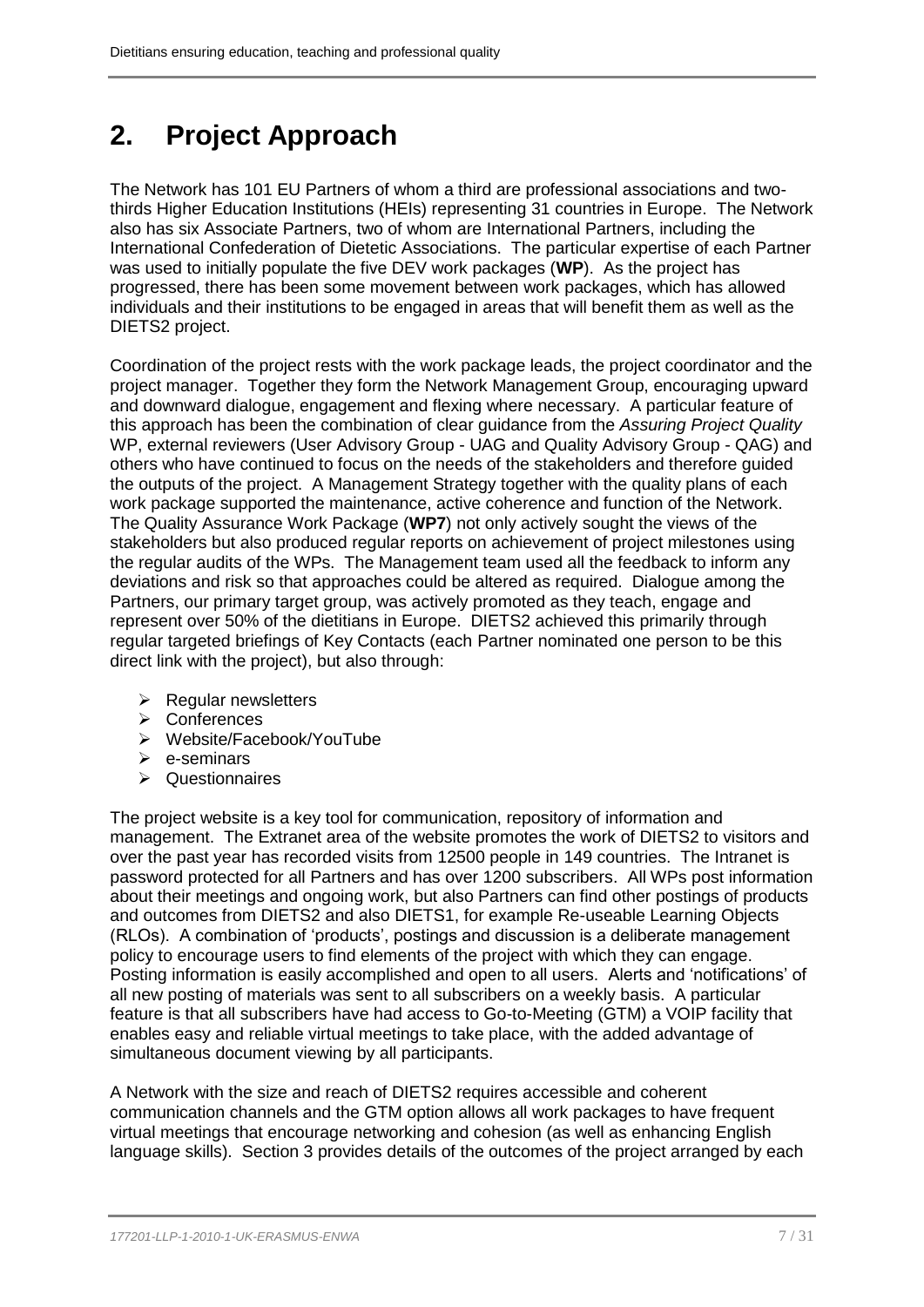work package. The approaches adopted by the work packages are a reflection of the overall approach of the Network, which can be summarised as:

- $\triangleright$  Coordination through partnership
- > Development through engagement
- $\triangleright$  Quality through awareness

Regular meetings of Partners through coordinated working groups built a strong sense of trust and cohesion. Some Partners even chose to send more than one representative to meetings to build partnerships. This was also reflected in some countries where Key Contacts come together for more effective partnership working. A particular feature has been the engagement of students at the conference where latterly, specific workshops have been included to meet their particular needs. A quote from one such student is shown below.

*As a student, this conference has been such a wonderful, informative and exciting experience for me, where I got to meet very interesting people from all around Europe. I have had many interesting conversations with professors, clinical dietitians with numerous years of experience as well as students and have learned how similar, yet very different the education system and work environment can be within the European Union, so I can only imagine how it must be in the rest of the world. This conference also marks the beginning of my Lifelong Learning journey, which I look forward to continuing with great anticipation. I would like to thank everyone involved for this amazing opportunity and I definitely hope to see you again next year. Thank you once again for everything and hope to see you again soon!* **Garda 2013**

Project teams have learned to use interactive media to gather information, eg electronic/online surveys. Partners and members of the Network, or those attending conference or visiting the website, are asked for information, their opinions and views. This has ensured meaningful engagement of our Partners and others, supported their learning and provided feedback so the project team itself engaged in LLL.

The outcomes of a Network need to be seen to be of value to the stakeholders. This is an inherent principle of a quality service or product. On a regular basis, the Network seeks to be informed and to inform our Partners and stakeholders of our activities. Feedback from users of our products has made us aware of their views. The impact on working practices, outputs and approaches has ensured, as far as possible, a quality approach to the project.

- *The webinar was very informative and useful. I hope this is just the beginning of this wonderful practice, we really need this type of information sessions. How can we, as students and professionals all over Europe, help DIETS2 to improve and grow this e-learning approach?*
- *Being connected to colleagues in so many different countries at the same time. It was really simple and easy to join the eSeminar*
- *Understanding how to use the tool of self-assessment. I discovered it on the DIETS2 website, in the LLL recording toolkit but found it hard to use. Now I understand it better. It's inspiring and motivating to see what is already applied / done in other countries, it helps to imagine how to apply it to oneself or to one's country / school / practice*

**Feedback after an e-seminar (webinar)**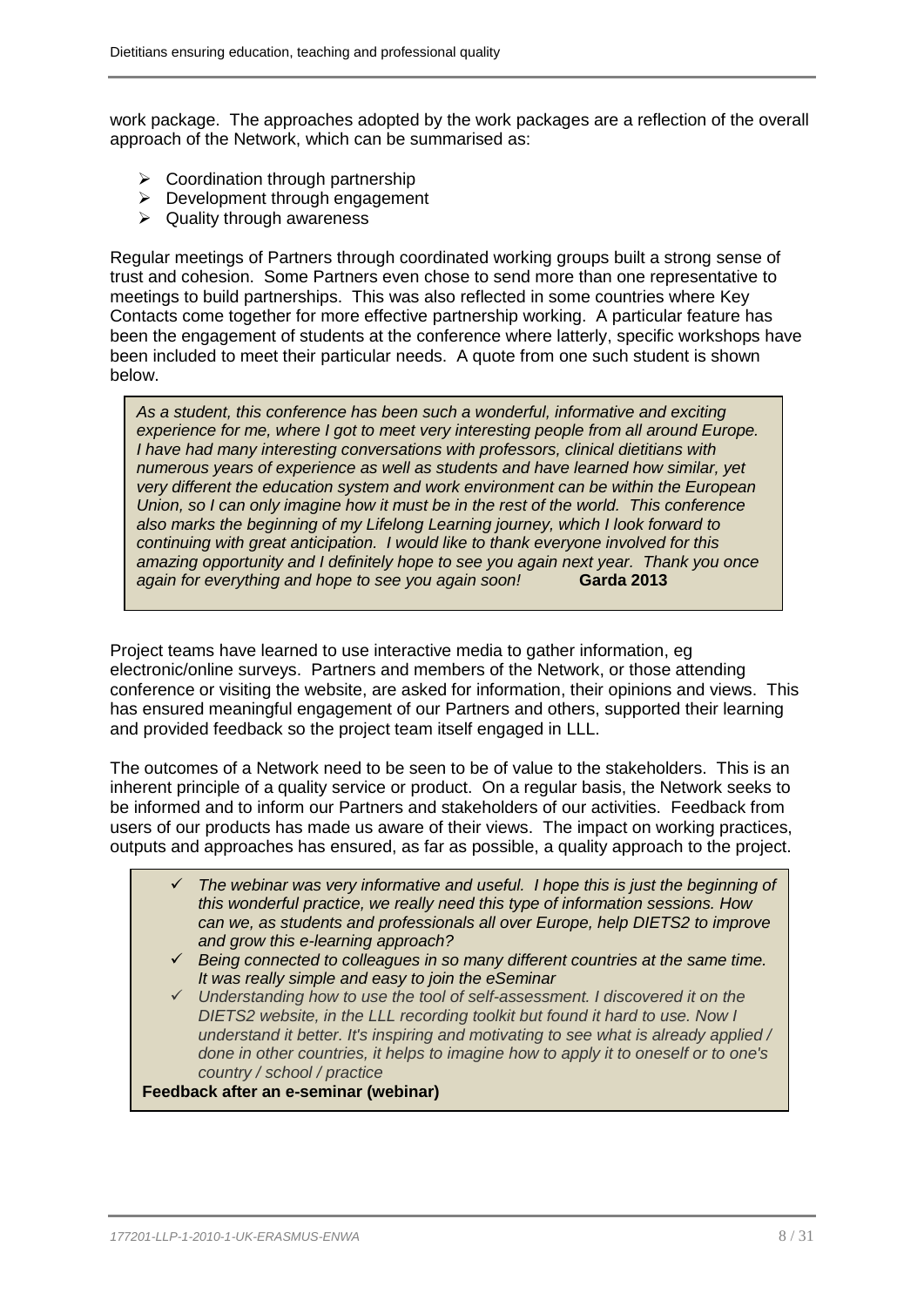# <span id="page-8-0"></span>**3. Project Outcomes & Results**

This section reports on the achievements of the Network in the context of its objectives and those of the Network, stakeholders and the work packages (WPs). Detailed information is available on the Network website [\(www.thematicnetworkdietetics.eu\)](http://www.thematicnetworkdietetics.eu/) using reference numbers to the deliverables (Del) given in brackets within this report. For example there is a report on Del 9.3 which gives more information about the DIETS2 website.

**3.1 The first objective** was *'to promote, encourage and support dietitians to use, exploit and create new ways of communication and learning between themselves, academia, the people they serve and dietitians who are innovative users of ICT'*. Two work packages were primarily concerned with this objective - **WP4** and **WP9**:

# **WP4 Dietitians Engagement with ICT to Improve Learning**

Over this period of reporting, the objectives were:

- Describe, analyse and identify barriers/innovations to use of ICT in higher education and the profession in Europe
- Undertake a scoping exercise of innovative use of ICT by international dietetic **Partners**
- Make recommendations, drawing on Partner specialist expertise, on the introduction/future use of ICT to enhance learning and improve quality
- Develop case studies on the process that key innovators employ to enhance use of ICT
- Promote use of ICT within the Network, especially using social networks

# **WP9 Alerting, Networking and Sharing**

Over this period of reporting, the objectives were:

- To use dissemination tools such as print products, e-zines, websites, targeted mailing lists, conferences, press releases etc to ensure a wide reach of information and engagement
- To craft information suiting the end-user/audience; encourage active promotion and publicity to promote a multiplier effect
- To devise tools to monitor the dissemination activities in a structured way, provide feedback, review user needs and make changes as required to ensure effective activity
- To respect the principles of equality, diversity and ethics in dissemination activities

# **And more specifically:**

# *Building a distinctive and useful DIETS2 Website (Del 9.3)*

A website was built to allow easy communication (primarily using the VIOP technology GoToMeeting), dissemination and easy uploading and downloading of information for visitors and the Partners who had their own password-protected area (intranet). Using the intranet also allowed users to take part in discussion boards, use the address book and do searches for materials. Google analytics revealed a constant increase of visitors and page views, eg there were 8,716 visits (between January and June of 2013) from 127 countries. This also provided evidence of how a wide range of stakeholders were being made aware of the purpose and work of the EU-funded Network and dietitians across Europe. The steady promotion and support work of **WP4** contributed to the increase in page views through, for example, our Facebook Page promoting our conferences and the workshops held at the international dietetic conference in 2012. In 2013 more than 76% of questionnaire responders found the website easy to navigate and around 80% thought that there is enough information on the intranet and public pages. Further, 12% of people who responded to this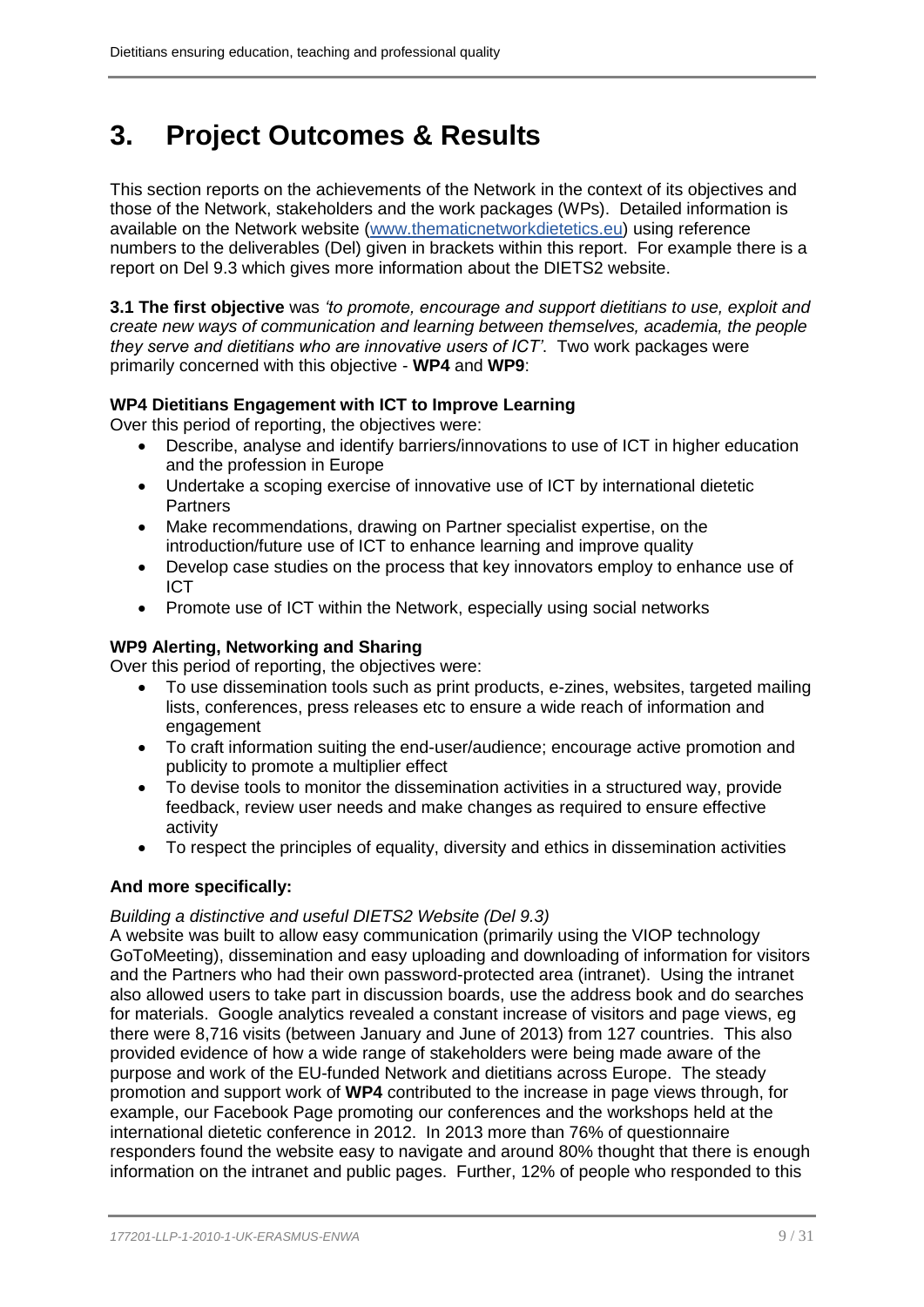question thought the website was accessible for people with disability. Sustainability of the website is well advanced as EFAD has agreed to host significant pages and materials.

## *Using Social Networking sites (Del 4.2)*

The DIETS Facebook page was launched in July 2011. The page is open access to dietitians and academics even if they are not members of the Network. There are clear guidelines and instructions for postings, and content is moderated through a DIETS Facebook Page Manager.

Some people visit the DIETS Page more the once a day and the most viewed tabs are the Timeline and Events section. The most important external referrer was the DIETS website (thematicnetworks.eu). By the end of 2013, DIETS Facebook had over 2500 Likes. Most of the Likes come from female Facebook users (87%); aged 18-24 and 25-34, although some from older age groups too. Most Likes come from (in descending order) Portugal, Belgium, Italy, the Netherlands, Greece, Spain and UK and remarkably from outside Europe: from the USA, Australia, Africa (eg South Africa), Latin America (eg Brazil) , Asia (eg India) and Canada. Most Likes are in English (US and UK), Portuguese and Dutch. DIETS2 is also on Twitter (53 Followers) and YouTube. Twitter was used intensively during the fourth  $(7<sup>th</sup>)$ DIETS-EFAD Conference in Garda. We used the hashtags #DietsEfad7 and @DIETS\_Network. The number of Followers may seem low in comparison to Facebook followers but this follows a general trend. DIETS accounts on Facebook and Twitter are matched (posts appear on both platforms), Twitter is just another complementary platform to increase our reach as different media reach different audiences.

*Innovative use of ICT (Del 4.3) and survey on barriers to innovative use of ICT (Del 4.4)* **WP4** was particularly concerned to understand how ICT could be further promoted amongst dietitians in Europe and designed an online questionnaire to survey the use of ICT, especially in the education of dietitians. The aim was to identify innovative educational /instructional use of ICT, to identify the successes (examples) of innovative use of ICT and identify the barriers and strategies behind the successes (and how to overcome the barriers). In the report, examples of good practice are included together with an analysis of the barriers which were mainly time (20%), lack of hardware (19%) and suitable training/expertise (19%). The results of the survey have been written up in a scientific report and submitted for publication.

# *Guide to e-learning (Del 4.5) and Case Studies using ICT (Del 4.6)*

In order to encourage greater use and understanding of ICT, **WP4** undertook to write a guide to e-learning. This guide has eight chapters plus information on webinars and runs to over 100 pages, available in both hard and electronic media. A USB was distributed at two conferences. To support innovation, there are also case studies provided of successful applications.

### *DIETS2 learning episodes and social networks (Del 9.7)*

A good example of the use of innovative ICT was the series of e-seminars or webinars held in 2013. All work packages had the opportunity to present one of their main themes; and Partners were able to meet interactively in these learning episodes, which have now been posted on YouTube. For example, **WP9** gave a webinar on the Deliverables of the Network and how Partners can find and disseminate these materials. Webinars could be seen both synchronously and asynchronously and the ratio of views was 1:188 or 1:20, making this a very time-effective medium for learning. Two podcasts were also created for the promotion of the 3rd DIETS2 Conference.

### *Networking through Key Contacts (Del 9.2)*

Effective networking begins by effective communication and Partners were asked to provide the name of one Key Contact (KC) within their organisation who would be responsible for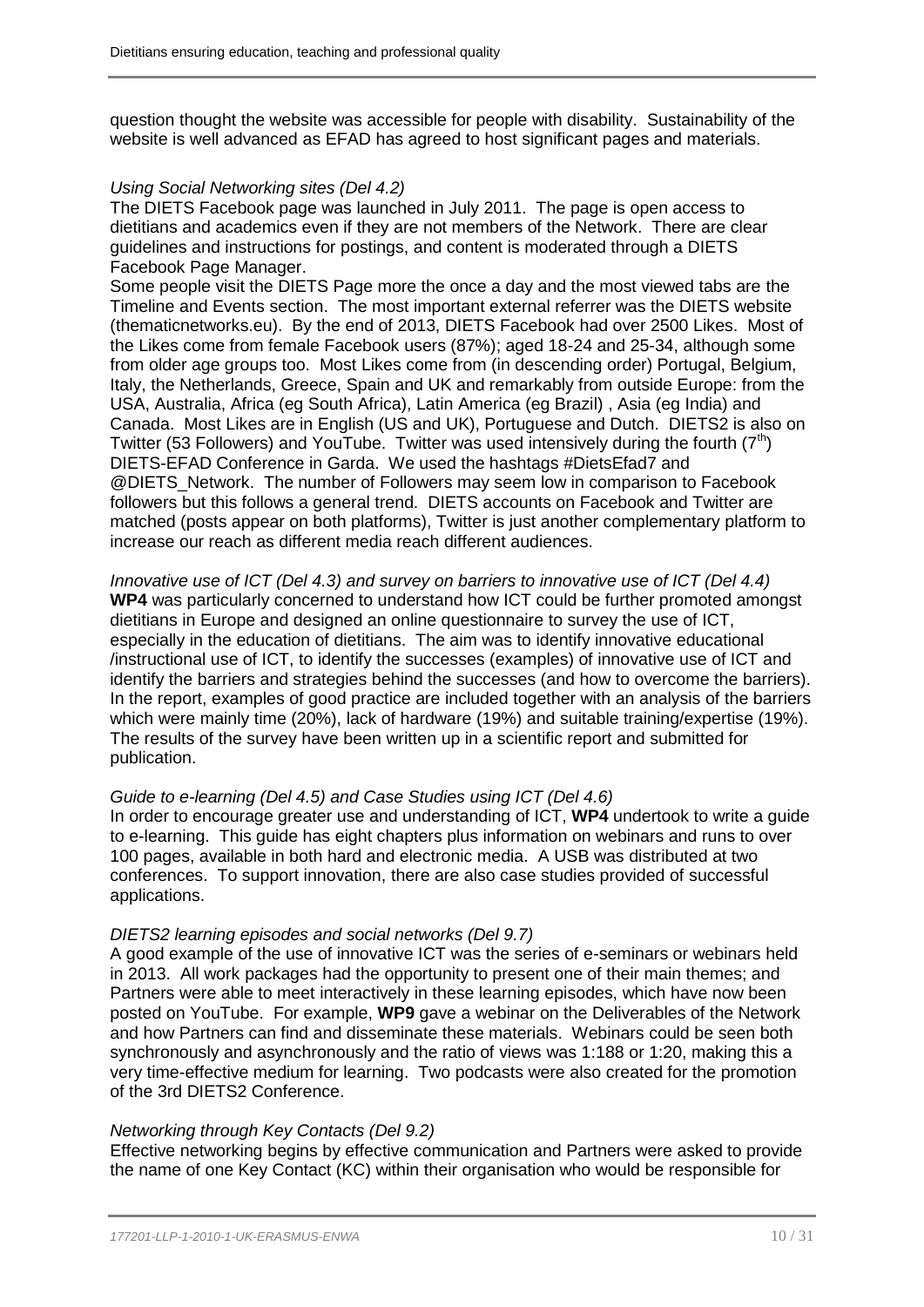disseminating and relaying information between and within the Network, WPs and Partners. At conferences, specific workshops were held in order to brief and boost commitment through exchanging experience with other Partners (56 Key and 52 KCs met at the 2<sup>nd</sup> and 3<sup>rd</sup> DIETS2 Conferences respectfully). A webinar was also specifically aimed at those KCs who could not attend. KCs reported their dissemination activities on many outcomes/deliverables – including newsletters, briefing papers, website links, social media sites, conference proceedings and alerts, as well as the deliverables of work packages 1-5. But they also respond regularly to such questions as *'How can the DIETS Network contribute to improve or support the use of information, eg on the methods to teach enquiry/systematic investigation and research to students at first, second and third cycle?'* Or *'How can the Network contribute to improve or support you in the promotion of ideas on future dietetic research?*' KCs have proved to be a critical means for collection of data on dissemination and exploitation of DIETS2 outcomes

# *Newsletters and briefing papers (9.4)*

Six DIETS2 newsletters were published online and distributed widely across the Network and also cascaded among Partners, for example EFAD has 65 delegates and reaches potentially 30,000 dietitians. Another Partner - European Food Information Council (EUFIC) - posts on their website, which has over 500,000 visits per month. The EFAD newsletter, published in March 2013 had a separate DIETS2 section and EFAD agreed that their future newsletters will have a section updating on DIETS2 deliverables and the sustainability of the Network. DIETS2 newsletters included briefings of the Conferences, the outputs of the work packages, lifelong learning opportunities, short briefing papers and interviews.

# *DIETS2 Conferences & workshops (Del 9.5, 9.10 and 9.12)*

Four conferences were held, which exceeded the three that were originally planned. The themes were "Improving The Nutrition Of Europe Through A Fully Evidenced-Based Profession Of Dietetics"; "Building A Strong Evidence-Based Approach To Nutrition And Dietetics"; '"Life Long Learning For A Secure Nutrition Future" and "Non-Communicable Diseases - The Dietitian's Response To Health 2020". The conferences were noteworthy for several reasons. At the first conference, professional dietitians providing specialist services such as in diabetes, obesity, paediatrics and renal disease agreed to meet regularly at conferences to create networks of specialist dietitians in Europe. The management of these European Specialist Dietetic Networks (ESDNs) has now passed to EFAD. The inception of ESDNs is unique and forms the basis for "a demonstrable worldwide quality of practice". Kellogg's has supported a prize for the best student poster at both the  $3<sup>rd</sup>$  and  $4<sup>th</sup>$  conferences and will continue to do so as EFAD commits to sustaining these conferences once the Network finishes in 2013. The proceedings of the conferences and all the presentations are available on the DIETS2 website, for example at the  $3<sup>rd</sup>$  conference, the Network launched the Lifelong Learning Strategy and Competences for Advanced and Specialist practice and at the 4<sup>th</sup> conference, the LLL Toolkit.

# *Keeping 'in touch' with DIETS2 activities (Del 9.8)*

As the main dissemination medium used, the DIETS2 website has a separate ready-to-use 'deliverables section', where DIETS2 activities and deliverables are found in a table form and where hyperlinks provide briefing papers and help sheets for Partners and website visitors on dissemination and use. A CD for the 3rd DIETS2 Conference included the LLL database, the European Dietetic Advanced Competences, the Proceedings of the  $1<sup>st</sup>$ ,  $2<sup>nd</sup>$  and  $3<sup>rd</sup>$  DIETS2 Conferences, an e-course sample presentation, the DIETS2 interim report and a narrated presentation on reflective learning. Also, the Lead of **WP2** published another narrated presentation on the website (on the achievements of this WP within the Network) for Partners who were unable to attend the 3<sup>rd</sup> DIETS2 Conference.

### *DIETS2 briefing series (Del 9.9)*

Briefing papers were made by all work packages as a guide to their ready-to-use deliverables to encourage Partners to gain a deeper insight and readiness for dissemination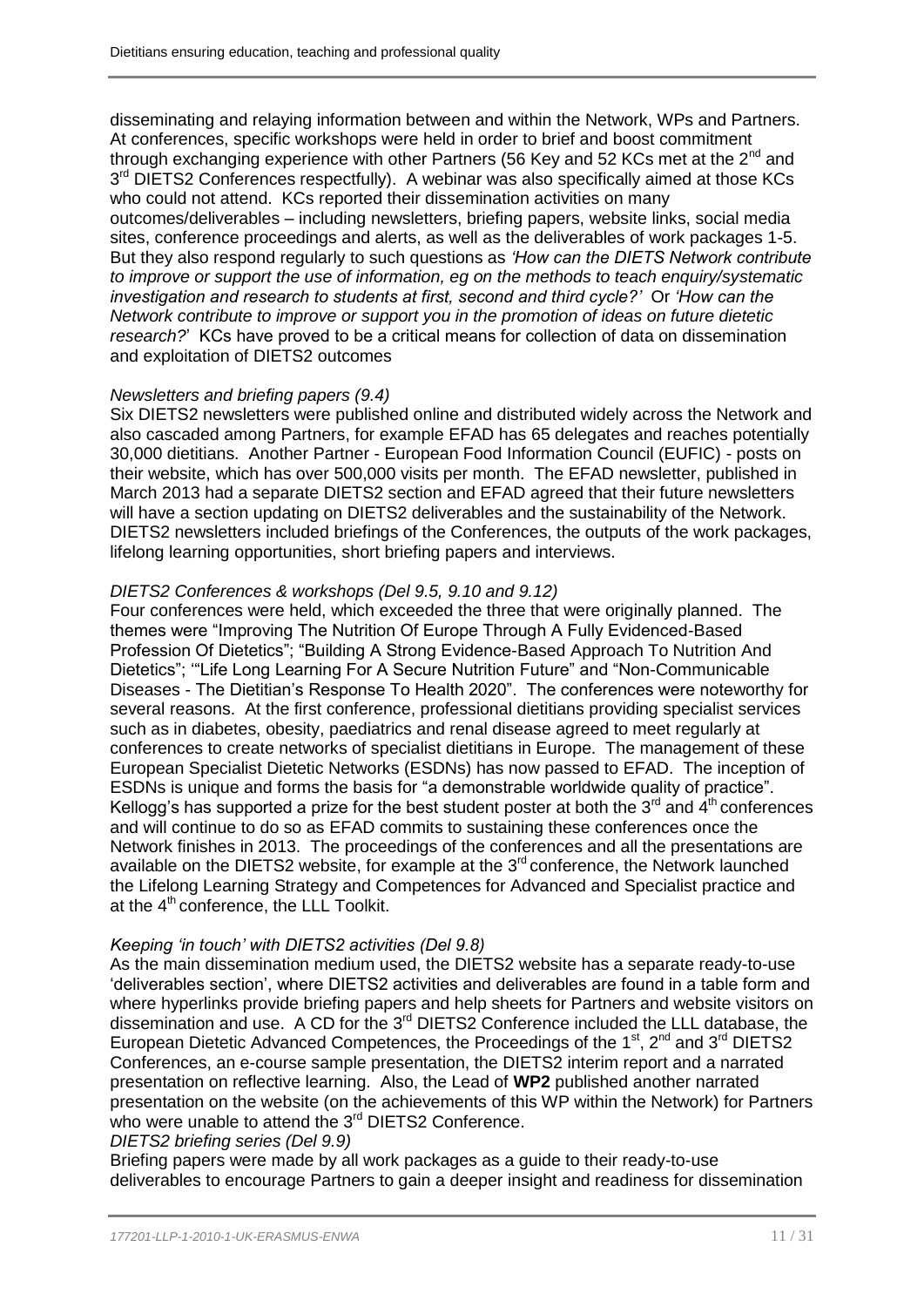and exploitation. Briefing papers were sent to all DIETS2 Partners as well as the delegates of EFAD for them to publish in their journals, newsletters or websites, thus reaching a potential audience of over 30,000 European dietitians and others. Briefing papers were sent out together with activity tables; and feedback received from HEIs/dietitians and others on dissemination, fitness for purpose and the benefits of deliverables.

In summary, the Network has provided the tools and inspiration for European dietitians to become more engaged with ICT. Through its own use of ICT, it has modelled dissemination mesia and shown how diverse and productive technology can be used for the purpose of innovative learning. In addition to the outcomes listed above, the WPs also produced audits and quality evaluations of their outcomes that are available in their WP reports. For example:

## *Quality plan for creating effective dissemination (Del 9.1)*

16 contacts of 14 DIETS2 Partners, identified as members of **WP9**, were surveyed to determine the dissemination policy of DIETS2. A report on dissemination strategy (especially on what information should be distributed; how should this information be distributed; and which stakeholders groups should be targeted) was written on the basis of the feedback of those who replied. A quality plan for effective dissemination was created by **WP9**. This plan included the use of a diversity of media to disseminate information from other WPs. The quality criteria, quality method, evidence of compliance and quality responsibilities were identified and recorded in the report, as well as Partner roles and responsibilities.

**3.2 A second objective** for the Network was '*to emphasise the centrality of workplace (placement) learning, the need for evidence-based practice and produce guidance for effective learning'*. If dietitians are to work with others to embed good and diverse practice in order to meet the nutritional needs of the European population, they will have to experience working across a diversity of workplaces, ideally at the pre-qualifying stage. Further, dietetic students and others should learn (and then put into practice) an evidence-based approach. This will strengthen their research capacity and can lead to the development of a knowledge triangle in dietetics. Two work packages were primarily concerned with these important aspects of learning: **WP1** and **WP5**.

# **WP1 Work-based and Placement Learning**

Over this period of reporting the objectives were:

- To map current diversity of practice placement/work-based learning opportunities and supporting infrastructure (eg guidelines, teacher preparation) used by dietetic higher education
- To analyse practice placement/work-based learning data and prepare pedagogic standards/ guidelines, also drawing on best practice from other professions
- To propose/develop support materials to inform practice placement/work-based teachers to improve quality of learning experiences in public and private enterprises
- To make a database of courses/modules that will be used or developed to support a high quality learning experience

# **WP5 Teaching Enquiry-based Learning**

Over this period of reporting the objectives were:

- To describe and analyse methods used by Partners to teach enquiry/systematic investigation and research methods to students at first, second and third cycle
- Make recommendations about tools for teaching and sharing of research methodologies
- To encourage sharing of research and research expertise in the student dietetic profession through the website, conferences and pilot of an e-journal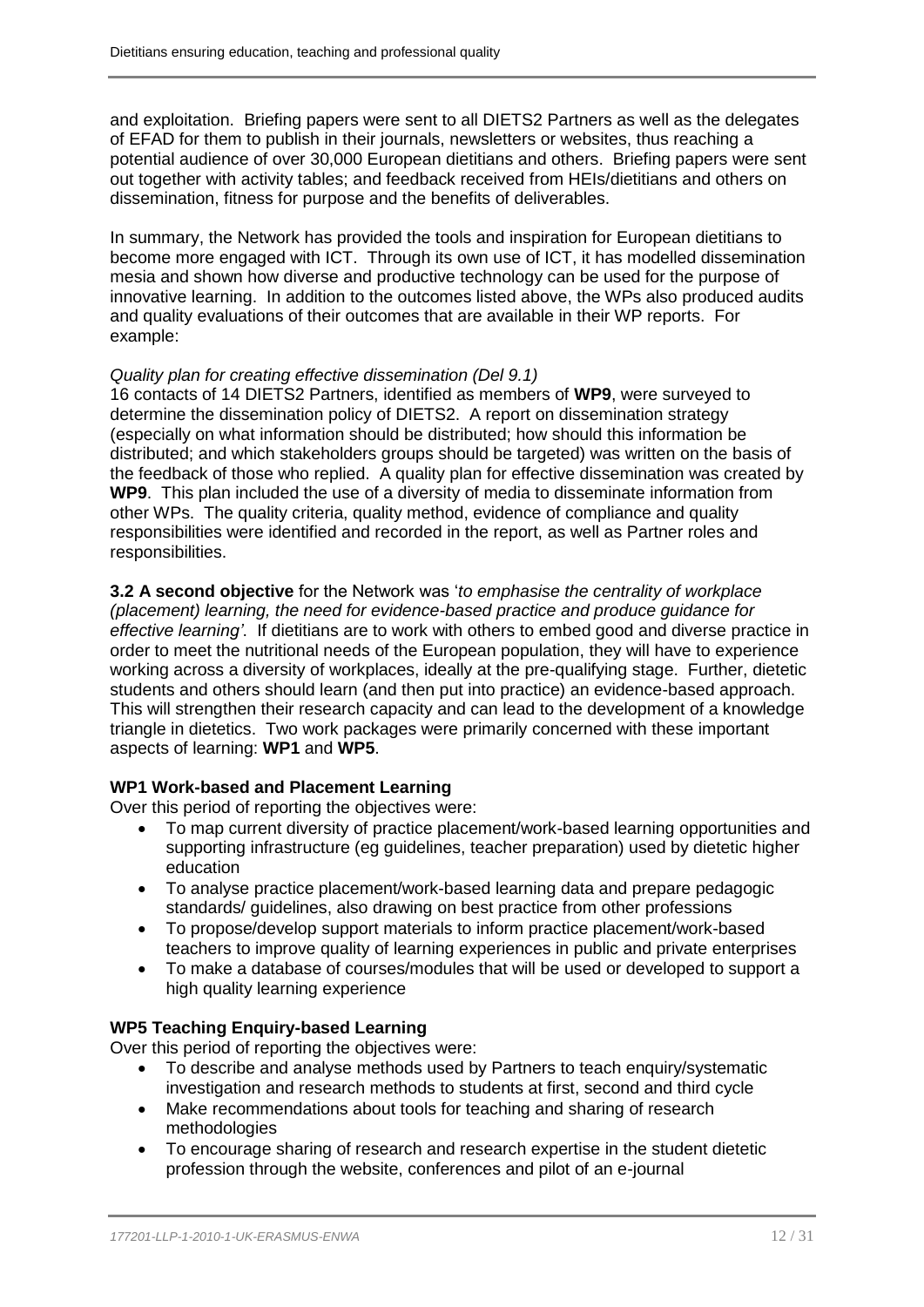# **And more specifically:**

# *Database of materials used to teach enquiry (Del 5.2)*

In 2011, a database structure, layout and design was agreed and for easy searching, key fields (eg author name, title, key words, etc) defined so that resources could be uploaded to aid the teaching of enquiry-based learning. After the pilot phase, DIETS2 key contacts and WP leaders were asked to upload relevant materials, contribute to the list of key words and provide feedback to the database functionality, user friendliness and overall look and feel. A guide on how to use the database is part of the DIETS2 e-learning guide (Del 4.5). The materials available so far are in topics such as "Teaching Statistics", "Using Electronic Resources To Enhance Dietetic Practice", "Guidelines For Critical Review Form - Quantitative Studies" and "Weight Management".

### *Make a database of courses/modules that will be used or developed to support a high quality learning experience (Del 1.4)*

After a call was made for Partners to post information, a database was constructed containing supporting documents for practice placements. Some materials are in their original language and some translated to English. All the materials concern practice placements and therefore offer opportunities for users to search for best practice and contact points for sharing expertise. An analysis has been produced to show which documents support the EFAD Practice placement guidelines.

## *Guide to best practice for student placements (Del 1.5)*

The information on the database has been analysed and best practice extracted and placed into a guide for use across Europe. The guide contains real examples of how the European Standards for Practice Placements can be met and will be an invaluable tool for those HEIs reviewing and revising the quality control for their student placements*.* The Guide is now available as a printed document and on the DIETS2 website.

# *Pilot e-courses on teaching enquiry (Del 5.5)*

To support enquiry-based learning, three draft e-courses were been prepared in late 2012 – on Sample Size, Questionnaire Design and Reflective Learning/Practice. The Sample Size course was designed as an interactive word document, while Questionnaire Design and Reflective Learning/Practice were was developed as narrated PowerPoint presentations. Additionally an evidence-based practice e-course is available. Using an online questionnaire, students and dietitians evaluated the courses and a small questionnaire on the website allows future participants to provide their evaluations. Additionally, four workshops were held to support research methodologies (including one on funding) and an evidence-based approach to practice*.* These workshops, the presentation and feedback data, are posted on the DIETS2 website as part of the materials from the DIETS2 2<sup>nd</sup> Conference (or 5<sup>th</sup> DIETS Conference) and offer additional learning resources.

# *Monitoring enquiry learning (Del 5.9)*

To evaluate the information and resources provided by the Network an online questionnaire was designed and distributed to HEIs and Dietetic Associations to evaluate the use of enquiry-based learning materials (following the publication of the database and the ecourses). Although the number of responders to the questionnaire was small, it appears that responders value the database and e-courses. Both have proved to be useful in improving knowledge and skills in research or evidence-based practice by dietitians, teaching staff and students, but can be further improved to become more effective. A report about the current teaching of research in HEIs across Europe is also available in the Report by **WP5** together with the presentation given at the  $2^{nd}$  DIETS2 Conference.

*Map current diversity of practice placement/work based learning opportunities and supporting infrastructure (eg guidelines, teacher preparation) used by dietetic higher education (Del 1.2)*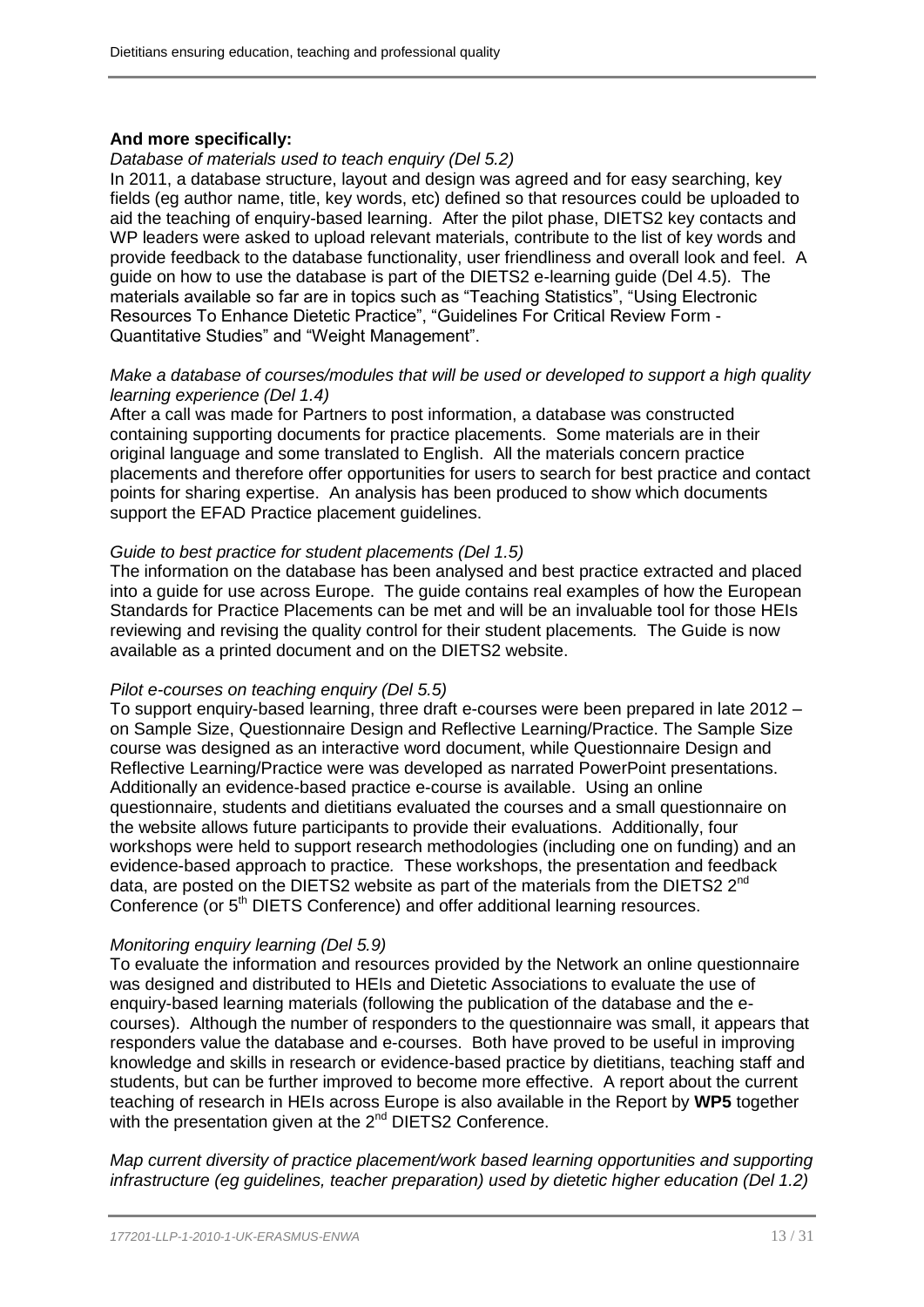In order to share best practice and innovative student practice placements, an online questionnaire was devised to map the placements currently used in Europe. A response rate of 58% (39 out of 67) was achieved and showed the diversity of placements used for example in public health, education and social care (28%), clinical (27%), catering (20%) and others (25%) including the food industry. Median number of weeks in the location was 12 for clinical settings, 5 for health, education and social care, 4.5 for catering and up to 7 weeks in other locations. A paper has been accepted for publication.

## *Consultation on pedagogic standards for dietetic placement teachers (Del 1.6), development of EFAD policy on pedagogic standards for work based/practice placement teachers and Publish pedagogic standards (Del 1.7)*

The quality of any learning environment is strongly influenced by the capabilities and understanding of the teacher. A survey of available literature revealed best practice and currently available pedagogic standards and competences for teachers of health professionals and others. A draft set of pedagogic standards was produced and a short consultation undertaken including international dietitians. A final proposed set of competences was drawn together and placed before the EFAD Annual General Meeting in November 2013 and unanimously accepted as EFAD Standards for all European dietitians and those who teach students during their practice placement.

### *Discussion paper on new placement learning (Del 1.9)*

Preparing students for new roles as dietitians in Europe requires commitment and innovative thinking by all parties involved, namely the HEI, practice placement and student. The map of placements for dietitians in Europe (Del 1.2) revealed a variety of practice placements, suggested by and in practice at 39 HEIs. The database for placement teachers (Del 1.4) contains supporting documents and the guide to best practice (del1.5), presents information on best practice for 13 out of 18 standards (EDPPS, 2010). The pedagogic standards, adopted by EFAD, will ensure that wherever student dietitians find themselves on placement, a quality learning environment is possible. These products can be seen as tools and strategies to inspire HEIs and the professional field towards innovation and high quality practice placements.

# *Establish editorial panel for e-journal (Del 5.4), call for abstract (Del 5.7) and launch of the DIETS2 student e-journal (Del 5.8)*

To encourage sharing of best practice and research, an e-journal for students has been established. An editorial board with 9 members from 6 HEIs in Austria, Greece, Spain and UK reviewed abstracts for publication following a call made through e-mails and social networks (eg Facebook). Authors were invited to find all relevant information on the DIETS2 website, including the quality criteria for evaluation and publication. The first issue contains 21 abstracts (chosen from 29 submitted abstracts) from 8 different countries and covered a wide range of topics, eg nutritional habits of certain population groups, nutritional status in health and disease, clinical nutrition, disease prevention, gene-nutrient interactions. The ejournal went to all Network members and is freely available on the extranet of the DIETS2 website. Evaluation was invited using questionnaires and a discussion area on the website and Facebook. This site also allows students and dietitians in Europe to exchange information about their current research interests. A second volume is planned. In summary, across the Network and into practice, the products of **WP2** and **WP5** will raise awareness and quality of practice for dietitians by making them more aware of opportunities (placements) beyond the traditional workplaces and provide them with the tools to ensure an evidenced approach. Further standards adopted by EFAD provide HEIs with strong guidance concerning a high quality learning experience.

**3.3 The third objective** of the Network was *'to define the competences required for post qualification dietitians and provide support and encouragement for dietitians to engage in*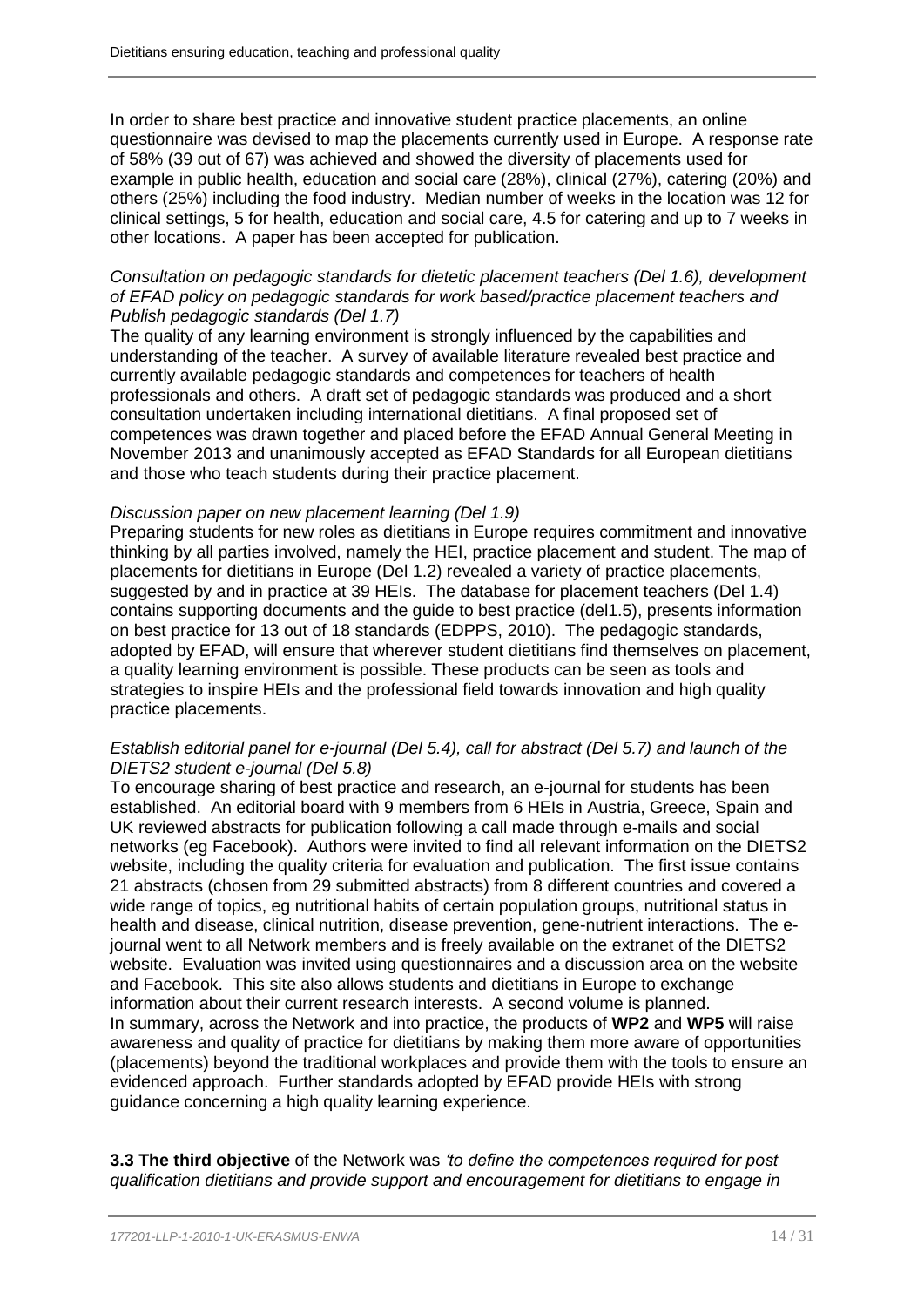*Lifelong Learning once qualified'.* The two work packages most involved in meeting this objective were **WP2** and **WP3**.

# **WP2 Second and Third Cycle Specific Dietetic Competences**

Over this period of reporting, the objectives were:

- To map working patterns of dietitians in key areas of dietetic practice throughout Europe in order to identify LLL requirements and associated competences
- Using Tuning methodology to develop specific second and third cycle competences for dietitians
- Develop a Charter on LLL competences for dietitians

# **WP3 Lifelong Learning for Dietitians in Europe**

Over this period of reporting, the objectives were:

- Describe, analyse and compare the courses, modules and programmes available in Europe for dietitians (and other nutrition experts) and make recommendations regarding omissions and development
- Promote understanding of ECTS and its use in LLL with particular respect to career development or 'portfolio careers'
- Develop a prototype tool kit (portfolio) for information and collection of LLL for dietitians
- To raise awareness of LLP calls for programme development within the HEI consortium

## **And more specifically:**

## *Lifelong learning needs analysis of dietitians (Del 2.2)*

To map the LLL needs of dietitians in Europe, a questionnaire was developed. A total of 2030 dietitians from 35 countries completed the questionnaire, providing information on their age, gender and education; work experience and further education after qualification; competences they expect from a specialist working as an advanced dietetic practitioner and how they viewed their own level of practice. The results were presented at the 2<sup>nd</sup> DIETS2 Conference, is in draft form ready for publication and in the report from **WP2**.

### *Consultation 2nd and 3rd cycle specific competence (Del 2.4)*

Using the results from the survey, together with an analysis of worldwide literature, a proposed set of competences was developed. A consultation phase with HEIs, students and service users (eg doctors/nurses) was conducted, which resulted in a glossary of definitions and the first published set of European Advanced Dietetic Competences providing a world reference standard.

# *Policy on Lifelong Learning and 2nd/3rd cycle dietetic competence (Del 2.5)*

The survey previously conducted gave insight into LLL needs for European dietitians. Working with **WP3** a proposed strategy for LLL was developed and discussed at the General Meeting of EFAD in 2012. The European Dietetic Advanced Competences were adopted by EFAD for European dietitians in 2012 and the Strategy for Lifelong Learning for Dietitians was formally adopted by EFAD in 2013. The strategy made recommendations for NDAs and dietitians. It also contained recommendations for HEIs. Papers were delivered at the 2<sup>nd</sup> and 3<sup>rd</sup> DIETS2/EFAD conferences and are available on the DIETS2 and EFAD websites.

# *Database of courses for Lifelong Learning in Europe (Del3.2)*

NDAs and HEIs provide LLL courses suitable for dietitians yet many are local and not publicised across Europe. They remain an untapped source of LLL for dietitians. Equally, as the profession is relatively small, those attending these courses could be increased in number through a central information source. A spreadsheet investigating units of learning (using ECTS), topics and mode of delivery and questionnaire was sent to all members of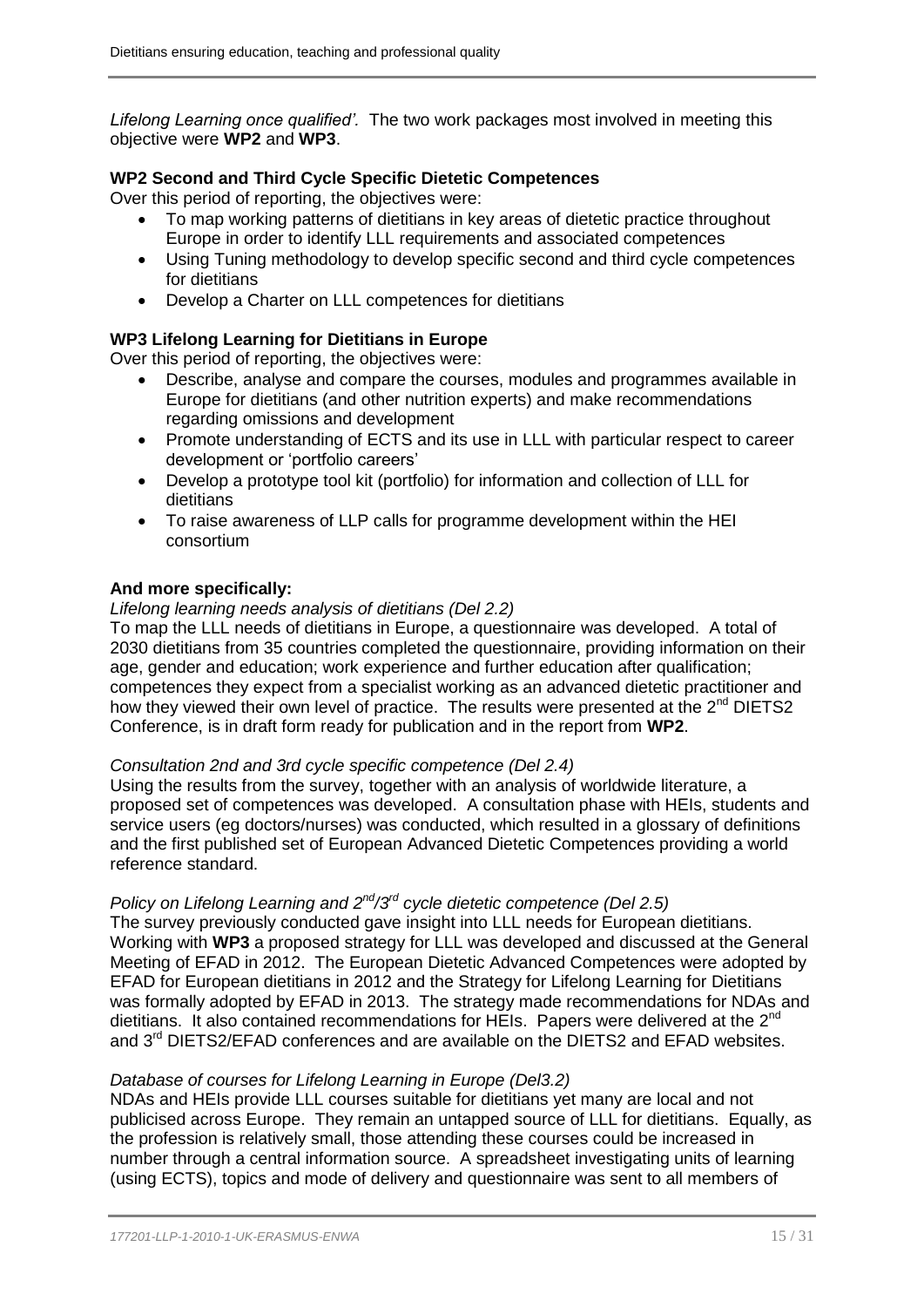DIETS2 in June 2012. The response rate was 22%, of which 64% were from HEIs, 27% from NDAs and 9% from other providers; and identified 172 learning opportunities in six categories of learning (topics): Dietetics; Counselling and Communication; Management; Public Health Nutrition; Nutrition of Population Groups, and Miscellaneous. Courses in reasoning, leadership and management professional reflection and autonomy were underrepresented. Blended learning featured (25%) and some courses were in English. An interactive database was constructed so that Partners could both upload information about LLL courses on offer and search for courses. The database is promoted on the public pages of DIETS2 website.

*Learning more about ECTS and LLL as a webinar synchronous and asynchronous (Del 3.3)* The consultation and database for LLL revealed little support for dietitians wanting to develop their professional skills through informal learning and reflection as opposed to formal knowledge taught in an HEI. The value of informal learning needs to be stressed: learning through publications, structured reflection, membership and affiliations, discussions with expert's needs documentation and recognition that can come through Accreditation of Prior Experiential Learning (APEL). A paper was developed explaining the award of ECTS (which provides value and recognition) using APEL of informal learning undertaken as part of everyday dietetic professional practice. Three webinars presented the information. Also see *Del 9.7* for more detail.

## *Draft 'toolkit' to record LLL (Del 3.4); Consultation on the 'toolkit' (Del 3.5); LLL accessing and recording the evidence (Del 3.6)*

Dietitians in Europe need support for their LLL and maintenance of competence for safe and professional practice. The competences they achieved upon entering the profession and the advanced competences (Del 2.5) were considered alongside the LLL needs of dietitians (Del 2.2) in formulating a toolkit to record evidence of LLL. A wiki (picture opposite) was used to collate information currently available in Britain, Austria,

Ireland and the US together with other examples of good practice. Partners were invited to review and add to the wiki or sample documents during the development phase. Progress was also discussed at meetings in Germany and Austria and with three independent reviewers.

Accordingly, the "Guide to Lifelong Learning for Dietitians in Europe; How to develop your

professional competence" was printed as a 'toolkit' with many ideas about setting goals/methods of recording together with a CD containing the tools for guidance in 4 parts self-assessment, plan, action and evaluation. The guide will be available on the DIETS2 /EFAD homepage and can be printed on demand. The tools are currently translated into French and Spanish and all NDAs will be



encouraged to translate it into their native languages and to adapt it to the needs of their own dietitians.

In summary, the work of **WP2** and **WP3** has provided guidance and resource materials for dietitians in Europe and beyond to improve their professional practice and the quality of this practice through LLL. HEIs have also an important role in this by becoming more flexible in their approach to professional education.

**3.4 The final objective** of the project was '*to ensure that investment in the DIETS2 project has value, impact and is sustainable*'. Three work packages worked together primarily to monitor, evaluate, coordinate and plan progress and outcomes of the DIETS2 project.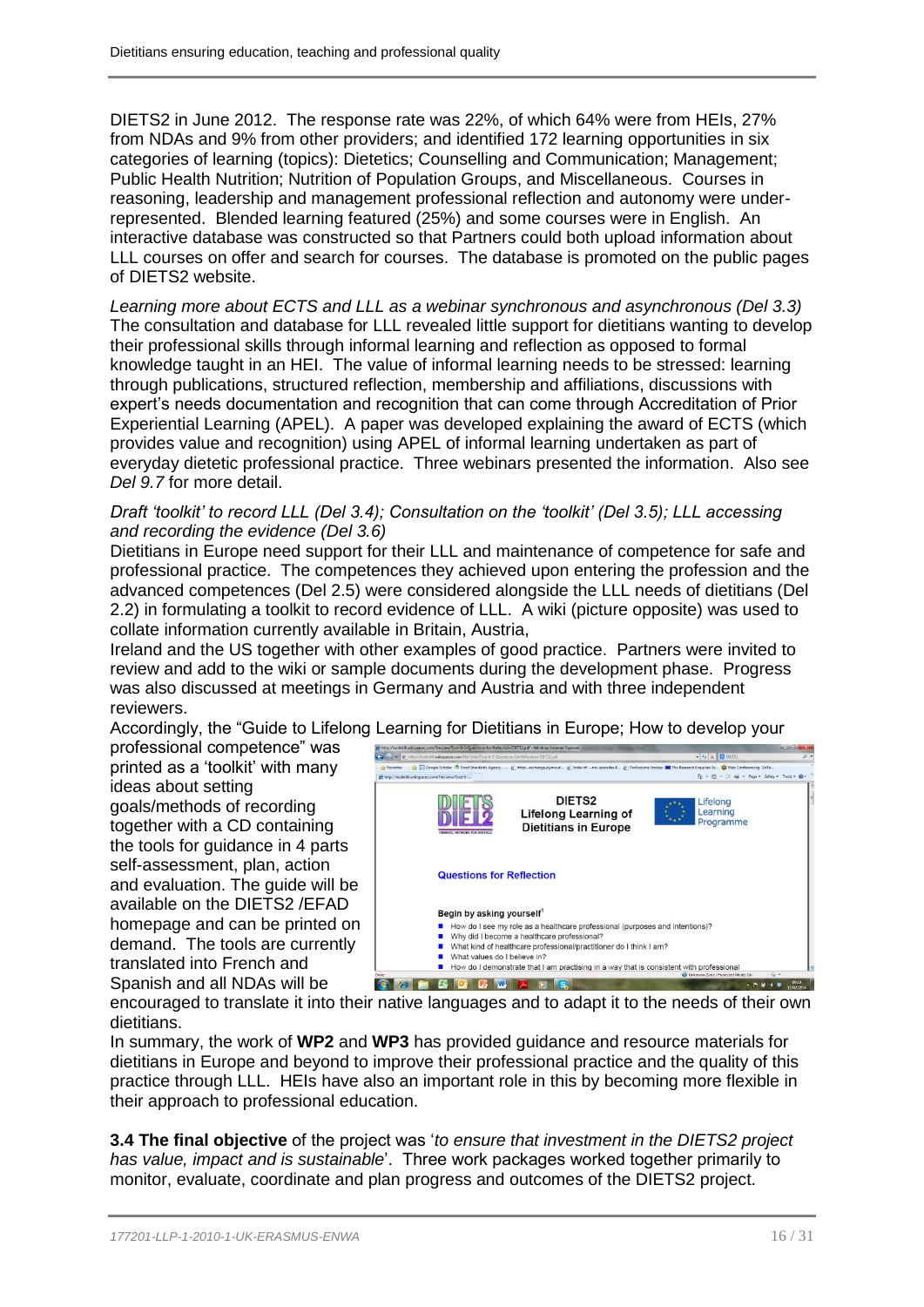During this time the work packages **WP6**, **WP7** and **WP8** liaised closely with Partners, stakeholders, WPs and others to realise the aims as stated in the project application;

# **To support the Lisbon Strategy the project aims to:**

- work with higher education to create, define and embed LLL, thereby raising the expertise of dietitians in Europe and become a world quality reference
- work with NDAs to ensure a demonstrable worldwide quality of practice
- strengthen research capability and capacity in new graduates, ensuring development of a knowledge triangle in dietetics
- develop, in partnership with enterprise and others, work-based learning/placements to embed good and diverse practice

# **WP6 Network Management Group**

Over this period of reporting the objectives were:

- a) to develop a robust system for monitoring the progress of each of the work packages.
- b) establish a risk management process and monitor performance indicators
- c) to receive a quarterly budget review to ascertain that accounts are being timeously and accurately kept and are being used effectively
- d) to report regularly to EACEA, the Coordinating Institution, all Partners and other stakeholders
- e) to receive and act upon quality assurance reports

# **Assuring Project Quality (QPLN or WP7) The objectives of this work package were:**

- To define the quality expectations of the Partners and undertake audits of the quality of the deliverables to check that they are meeting the needs of the users, Partners and beneficiaries of the Network
- To produce a quality methodology establishing quality criteria, defining quality standards and establish quality tools
- To identify and then establish quality assurance activities
- To make quality reports transparent and responsive

# **WP8 Embedding and Driving Change**

Over this period of reporting the objectives were:

- To ensure synergy between project, local & national policy so outcomes are transferred to new policies, commercial products at regional, national & European level
- To tailor products to make relevant beyond life of the project
- To use mechanisms to understand target groups, develop flexibility in response to meet any changing need
- To add value by exploiting results through developing and submitting applications for additional funding/commercialisation
- To appoint a Users Advisory Group (UAG)

# **and more specifically:**

# *A management strategy for DIETS2 Network (Del 6.1)*

The Management Strategy was drawn together by the Network Management Group (NMG) and focussed on the Work Packages and their relationship to the achievement of the Network deliverables. The EACEA Handbook provided specific day-to-day information about financial management and reporting process. A Risk Management Strategy and Publications Policy were developed. The Management strategy, the EACEA Handbook, the Quality Assurance Process (Del 7.1) and valorisation strategy (Del 8.1) were seen to complete a quality management process for the Network.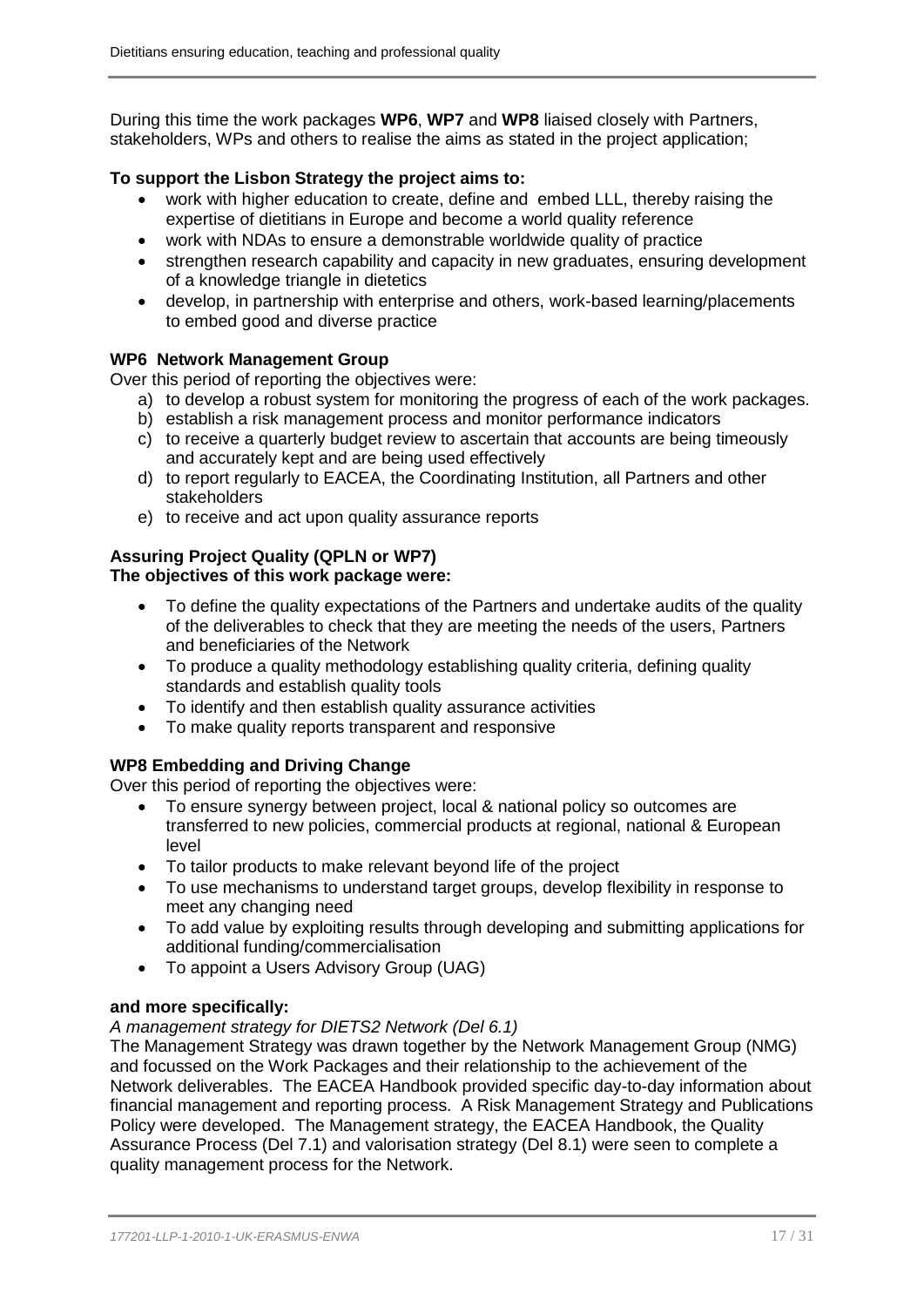## *Establishing DIETS2 quality assurance process (Del 7.1)*

To collect, monitor and appraise network progress, quality and performance indicators, three documents plus guidance were developed for auditing purposes

- 1. Quality Assurance monitoring system (published 12/10)
- 2. Quality assurance reporting guidelines (published 3/11)
- 3. Activity log template (published 11/11)

**WP7** collected audit data on six occasions and these were written as reports for Partners, stakeholders and NMG.

## *Valorisation a quality strategy for DIETS2 & DEV8 (Del 8.1)*

Mainstreaming, multiplying and generally exploiting the outcomes (deliverables) are essential if the aims of the project are to be realised. It was therefore critical that a valorisation strategy was developed for the WPs, the Partners and Key Contacts. The strategy was widely distributed and used to increase understanding and application. A UAG was also appointed, its terms of reference agreed and the members invited to the  $2<sup>nd</sup>$  DIETS2 conference (DIETS V).

# *Quality Assurance and Monitoring Reports (DEV 7.2 – DEV 7.7)*

Every six months an audit was undertaken by the WPs with respect to their deliverable progress, support from Partner representatives in WPs and expected impact. These audits were appraised by **WP7***.* A Quality Advisory Group (QAG) of three people (a member of The International Diabetes Federation (Europe), an expert in quality assured working from Hague University in the Netherlands and a member of the Hellenic Food Authority, Nutrition Policy & Research Directorate) reviewed the audits and their feedback was included in the final versions of each report and fed back to the NMG and WPs for action.

## *Guide to Stakeholders views of deliverables (Del 8.2)*

Stakeholders will only exploit outcomes if they are meaningful, useable, of good quality and fit for purpose. A briefing guide was produced, which clearly stated who our stakeholders were likely to be and how they could be approached to ensure a positive and successful outcome. A diagram was also devised for WPs to use when putting together plans for exploitation.**WP7** worked with **WP8** & **9** to regularly gather information about exploitation of the deliverables and progress of the Network in general, mainly through the Key Contacts (Del 9.2), conference delegates or email to other stakeholders. This information was feedback to WPs informally and through the quality reports DEV 7.2 – DEV 7.7. A questionnaire was developed and repeated each year to track changes to find the level of "stakeholder satisfaction" with the quality of the DIETS2 project. Monitoring change indicated that Network process was improving, for example the number visiting the Facebook page increased from 23% to 59% during the life of the project.

Other notable feedback (mean of three years):

- $\checkmark$  About 76% had read a DIETS2 newsletter and by the third year 74% claimed to regularly inform others of the work of DIETS2.
- $\checkmark$  The webinars produced in 2013 were viewed as a good way of obtaining information by 71% of respondents.
- $\checkmark$  About 95% of respondents said they would attend another DIETS2 conference and would recommend DIETS2 conferences to students as well as colleagues.
- $\checkmark$  About 88% said they had informed others about the project and 67% had passed on materials from DIETS2 to someone else, including colleagues and students
- $\checkmark$  About 65% % claimed to have used materials produced by DIETS2.
- $\checkmark$  Participation in DIETS2 had resulted in benefits such as Erasmus placements, exchanges, international activities, networking and increased knowledge about the profession of dietetics in other countries and improved English skills plus the creation of a Masters degree in Belgium, development of national transcripts and good class materials. Respondents said that they also anticipated more benefits, further projects and publications in the future.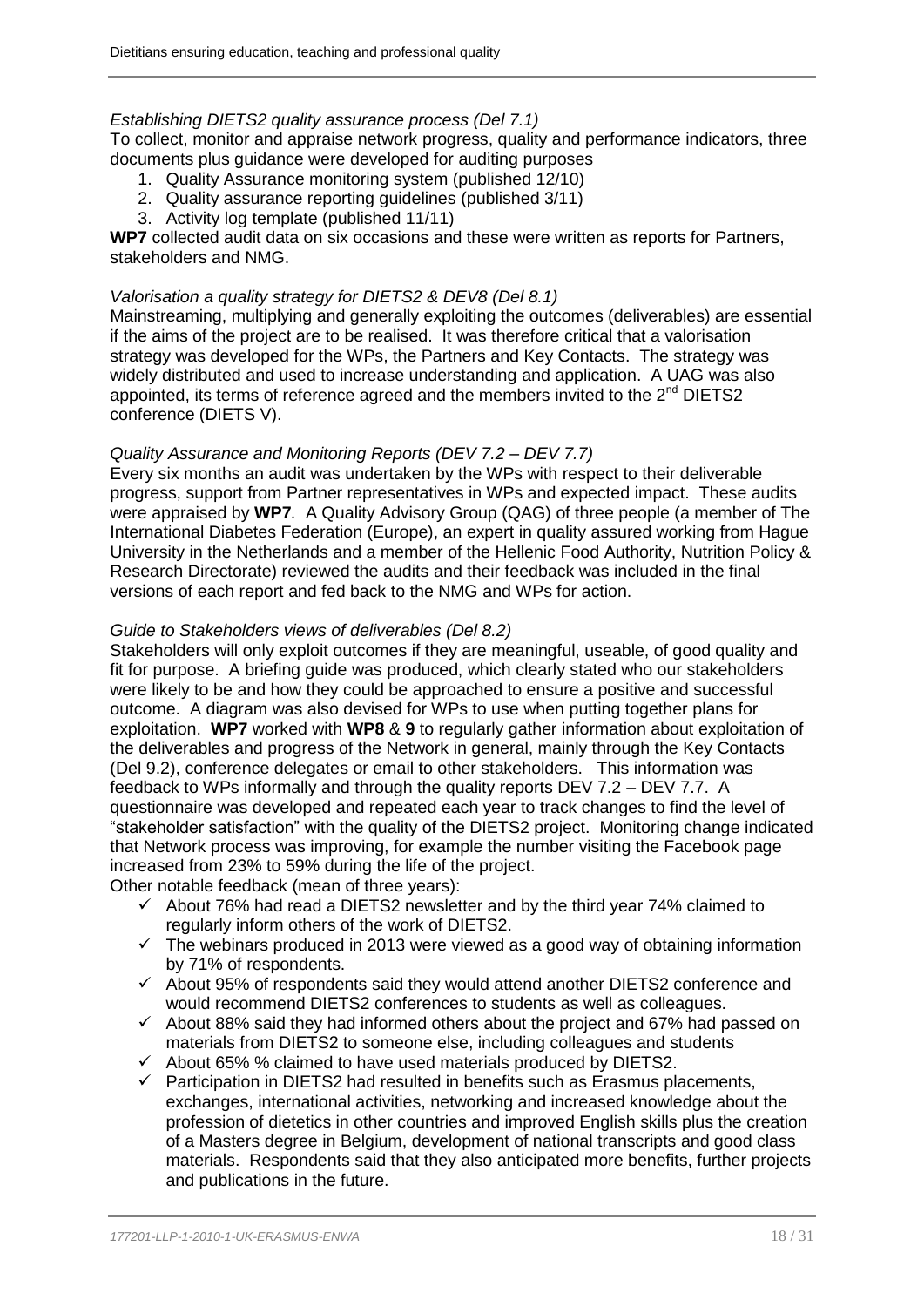- $\checkmark$  Over 86% reported that the DIETS2 network was meeting their needs and expectations.
- $\checkmark$  And 94% thought the Network operated in a non-discriminatory and ethical manner.

#### *Focus paper 'Driving change through knowledge' (Del 8.3)*

To assist in feedback to the WPs on progress with exploitation (mainstreaming and multiplication) a focus paper was distributed to Presidents of the NDAs (a key dietetic stakeholder) and HEIs informing them of some deliverables from the WPs 1-5 and asking how or if they had been used and also how could the Network assist them further. Twentyeight reponses (30%) showed how the Network had stimulated actions at national level and provided helpful information, which was shared with Partners to encourage further/future developments. Stakeholders were asked to rank all 68 deliverables, from 1 (less important) to 5 (major importance). Some of the most popular deliverables of the project (ranking >4.5) were: "Guide To Best Practice For Student Placements", "Pedagogic Standards For Dietetics Teachers", "Policies On LLL And Advanced Competences", "Database Of LLL Courses", "Conferences" and "Guide To E-Learning". Only 13 were ranked below 4.0.

### *Management and quality reports (Del 6.2 and 6.6)*

The management and quality reports signalled delays to some deliverables and the rationale for these delays. They also reported on the financial status of the Network, which generally reflected underspends due to the delays in WPs meeting their own performance indicators. Quality audits were very valuable for informing decisions, especially as QAG (**WP7**) feedback confirmed the Network was meeting quality guidelines as far as monitoring of deliverables was concerned and that deliverables were meeting stakeholders' expectations. MNG took necessary actions such as more frequent meetings and greater assistance to WPs who were falling behind.

### *Progress Report to EACEA and Partners (Del 6.4)*

This report was dispatched as required. It was disappointing that the reports (both private and public) could not provide a more compliant snapshot of activity of the Network, which was highlighted in the review feedback. However, both reports gave both positive and improving situations with respect to Network activity. The feedback from the review was very useful and helpful for future actions in the Network.

### *Exploiting diversity of placement; opportunism (Del 8.4)*

To exploit the work of **WP1** and promote opportunities through student placements for dietitians to find employment and support a better nutritional future for the workforce in Europe a short PowerPoint presentation was made to get the attention of, for example, industry, media, enterprise and NGOs. Using this presentation, together with information in Del 1.2 and 1.5 will provide NDAs and HEIs with information needed to support diversity of placement opportunities.

### *DIETS2 meeting needs/exploiting outcomes? (Del 8.5)*

In 2012 34% conference delegates (over 100) stated that participation in DIETS2 had resulted in projects and 28% said publications had resulted. Changes in academic curricula (31%), methods of teaching (25%), methods of assessment (19%), and practice placement training (31%) were also noted. The Key Contacts reported that the most significant change from 2011 was contact with other dietitians in Europe recorded by 84%. Ranking of the importance of deliverables was also undertaken and results circulated to WPs and Partners.

### *Embedding LLL Policy (Del 8.6)*

To track some of the deliverables and the state of play in European countries with respect to LLL policies and implementation, focus groups were drawn from both NDAs and HEIs across 7 European countries. A report of the discussion is published as a separate report and shows that of the countries engaged in the focus groups, only two had LLL policies in place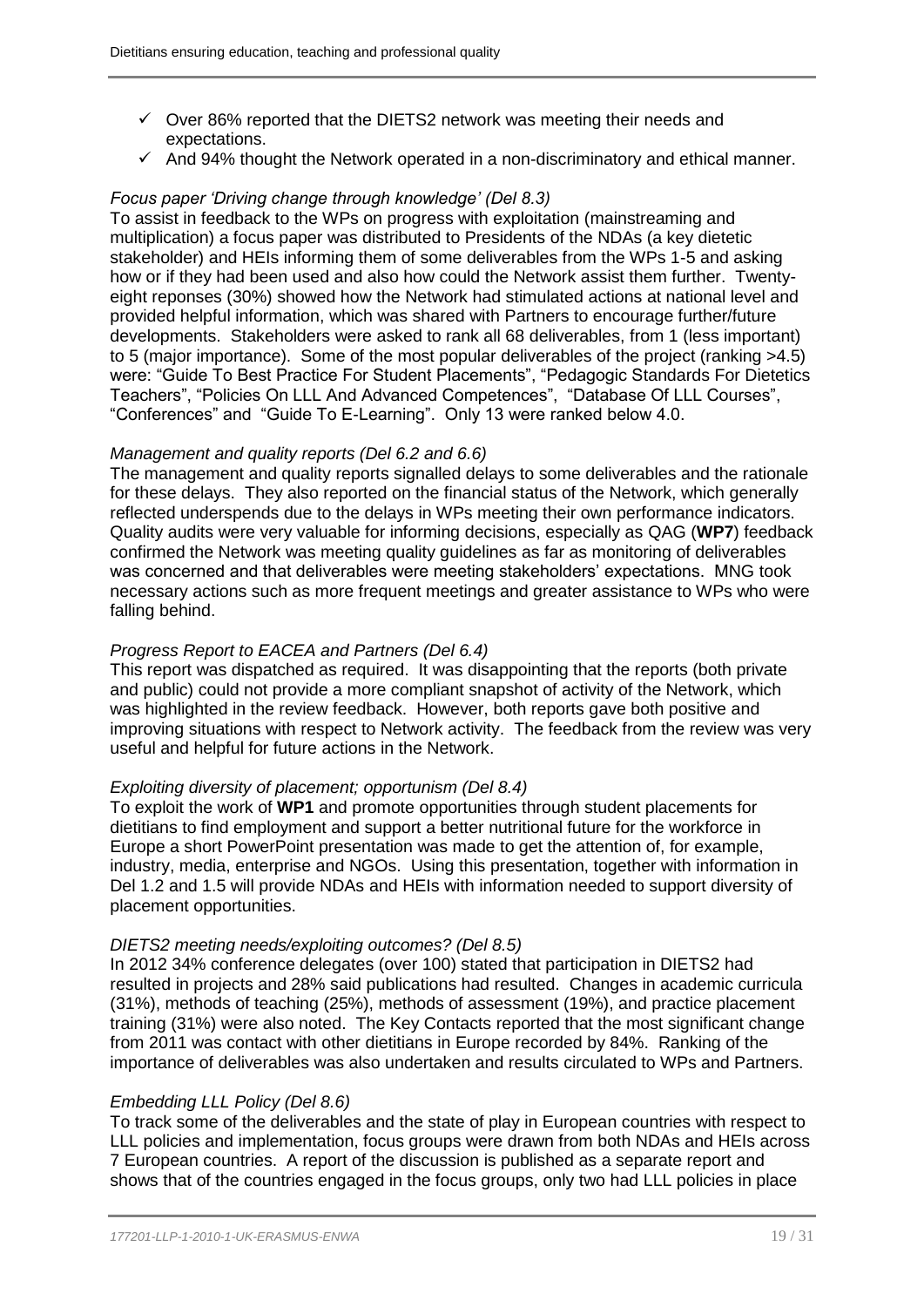together with LLL programmes. This demonstrates the value of the LLL policy (Del 2.5), the LLL database (Del 3.2) and the LLL Toolkit (Del 3.6) to European dietetics.

## *Using LLL dietitians maintain quality of practice (Del 8.7)*

A discussion paper was prepared that summarised the policies in Europe, the findings of Del 8.6 concerning maintaining professional quality and the use of ECTS (Del 3.3), all of which contribute to a professional quality of service by European dietitians. A version was prepared for NDAs to send to their ministries and other key stakeholders such as HEIs.

## *DIETS2 Annual Report 2010-11 (Del 6.3) and 2011-12 (Del 6.5)*

The annual reports kept Partners informed of progress with the project and also to alert them to any areas that needed to be improved. During the life of the project, three WP Leads stood down due to the pressures of their full-time employment. WP activity was often slow because of this and because of inactivity in the remaining membership. NMG took action by alerting Partners to their obligations and in August 2013 asking for an extension to the project of three months to enable the completion of deliverables that had been delayed. The NMG also extended deadlines when it was anticipated that a more fruitful responses could be obtained (eg **WP2** & **WP8**). The financial balance continued to lag behind anticipated expenditure, but this was largely due to the delayed deliverables. The quality reports continued to confirm that stakeholders found the outcomes/deliverables met their expectations and were able to use them.

## *Using a 'toolkit' for Lifelong Learning (Del8.8)*

This guide for the LLL Toolkit offers a summary of key information about LLL and appraisal of the 'toolkit'. To support further exploitation, the guide provides information on the first six months following publication on the DIETS2 website. There have been 1157 views of the home page while chapters about developing a CV and how to undertake reflection were the most visited. Chapters 11, 12 & 14 were least visited and may need further evaluation. Visitors from European countries made up 70 % of the views, with Germany and Spain leading, while 28 % came from the USA.

# *Exploiting the enquiring dietitian (Del 8.9)*

Four outcomes from the DIETS2 Network project specifically engaged Partners to identify, demonstrate and explore how they (and their students) approach enquiry-based learning both in the HEI and in practice. The four areas were: teaching received in their HEI (Del 5.9); The enquiry database (Del 5.2); use of e-learning courses (Del 5.5) piloted through the DIETS2 project; sharing of research projects through a student e-journal (Del 5.8) and reflection as a method of evidence-based practice. The evaluation showed there is an increasing need and enthusiasm for practice-based and interactive/problem-solving engagement with research due to the work of the Network.

### *Review of the exploitation of a Network (Del 8.10)*

The state of play with respect to exploitation of five key outcomes was collected and demonstrated from a survey of Partners. New programmes had been developed and advanced competences embedded. Technologies had been refreshed and numerous other outcomes of the DIETS2 project were shown to have influenced both NDAs as well as HEIs. A webinar was also held to inform the Network about the importance of exploitation in general for dietitians and specifically to provide feedback to the Partners and those attending. **WP8** has served as a model for professional associations on valorisation and has fully utilised EVE to share and promote its work.

# *Exploiting the DIETS2 quality plan (DEV 7.8)*

Another of the WPs of this Network that has modelled best practice in quality assurance is **WP7** (Quality Control & Monitoring). Two electronic presentations (one narrated) explaining the whole quality assurance process were prepared and published on the public part of the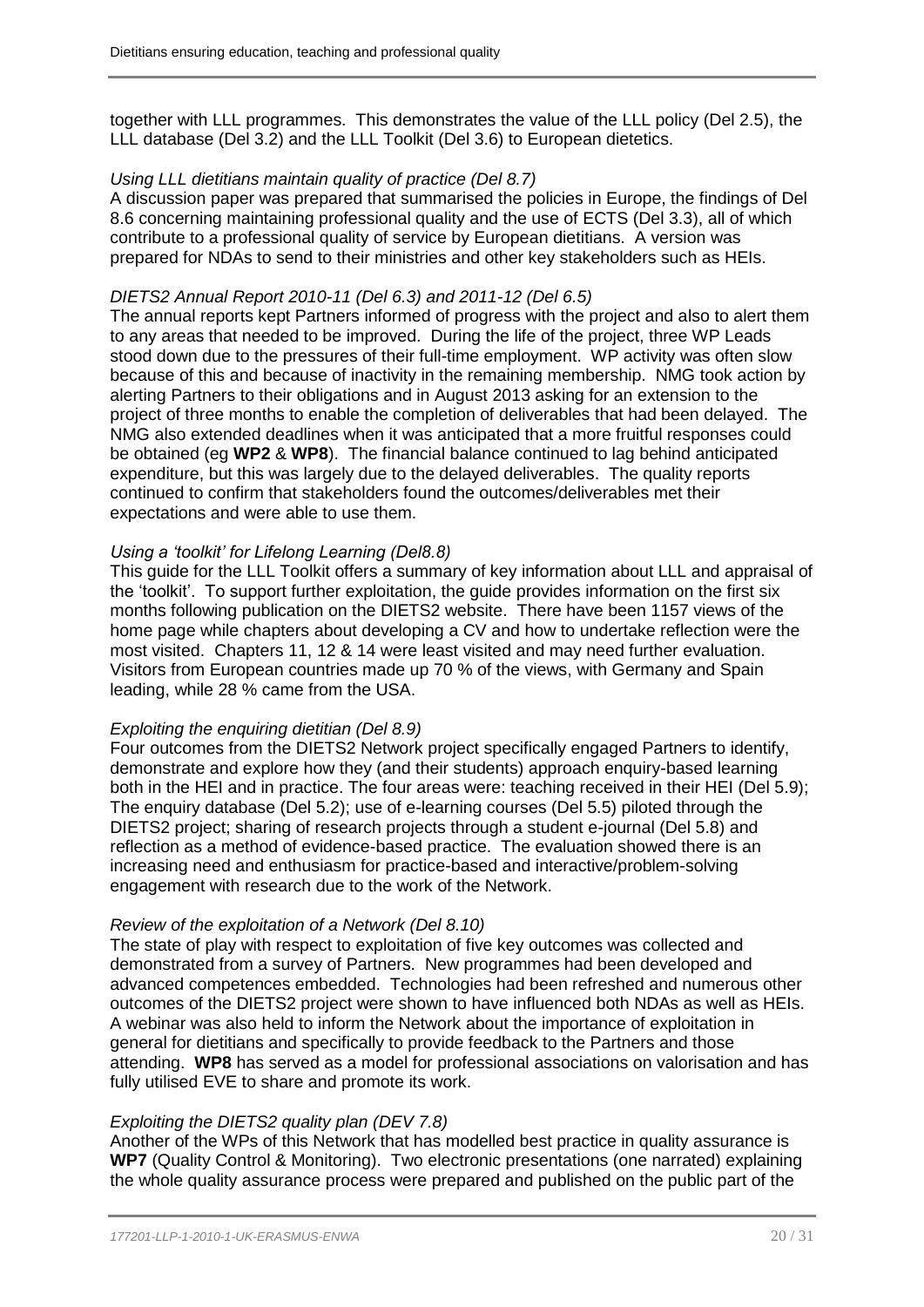DIETS2 web site in August 2013 together with a narrated PowerPoint published in September 2013.

Overall, through the constant attention of the NMG (all WP Leads), **WP7 & 8** the Network has achieved its aims and objectives. Close working with EFAD and all its Partners ensures that the major achievements of DIETS2 will be sustained especially as the Federation has now approved a new category of membership for HEIs. The best practice demonstrated in close working across traditional boundaries will therefore be sustained.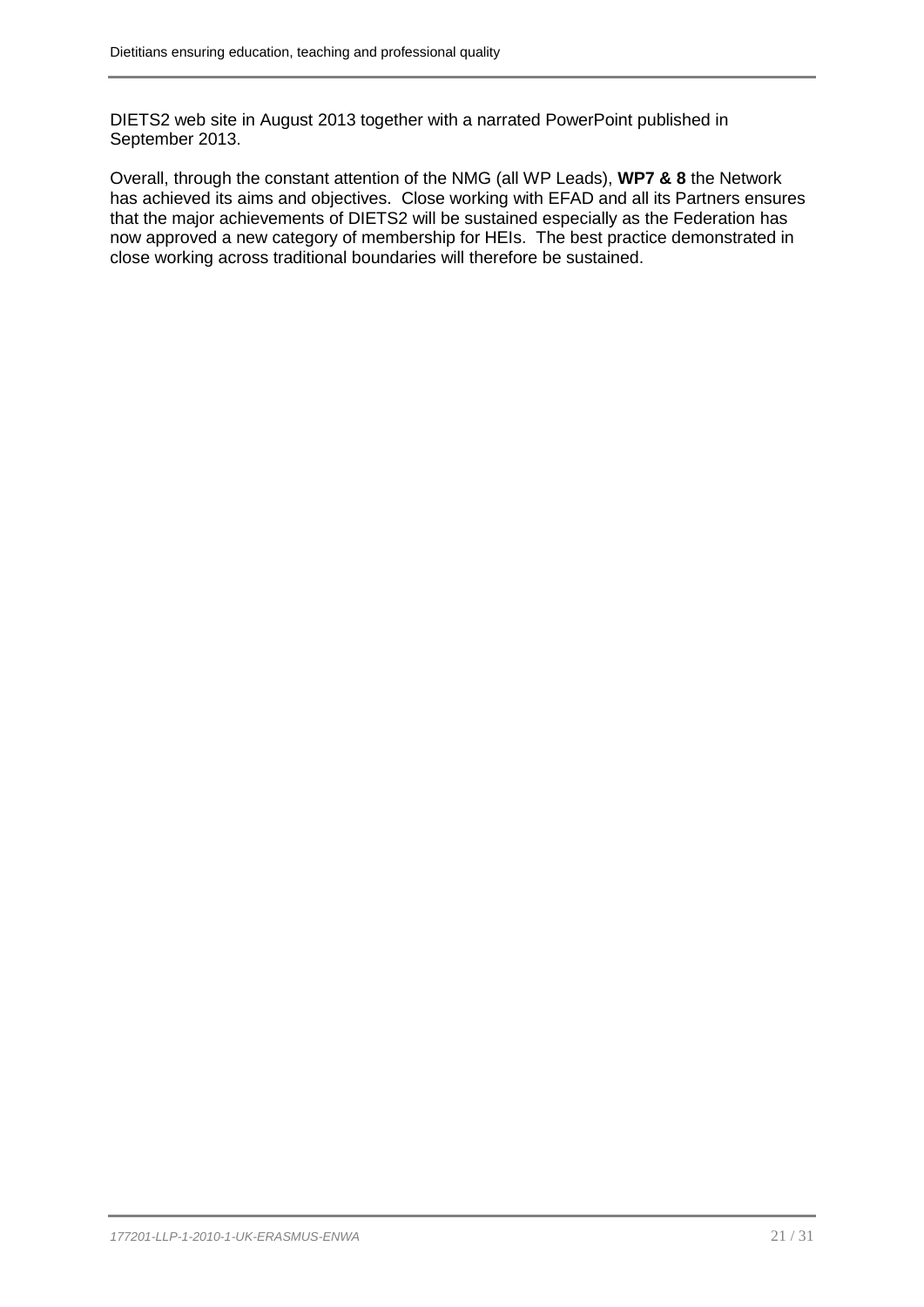# <span id="page-21-0"></span>**4. Partnerships**

The DIETS2 Partnership began with 95 Partners in 31 countries across Europe and 3 Associated Partners (based in Israel, Switzerland and Australia). During 2011, a further 6 Partners joined the Network and 3 further Associated Partners (based in Switzerland, Macedonia and Pakistan). The Network now has 62 HEIs, 31 NDAs and 8 other Partners such as NGOs, Enterprise and Public Bodies. It is estimated that with EFAD as a key networking Partner, a total of 30,000 dietitians and about 60,000 student dietitians are in partnership with the DIETS2 Network. Networking through Facebook, the website and at our successful conferences shows an increasing confidence and competence. ps meet each other regularly in WP meetings and at conferences. These partnerships have encouraged ERASMUS exchange visits and in particular P50 has recently reported three visits in 2013. Within countries Key Contacts report that they are meeting each other more frequently (see **WP8** report).

The practice and education of dietitians varies widely across Europe. In Finland, dietitians qualify with a Masters degree while in Germany it is at Diploma (120 ECTS) level. Iceland, Estonia, Malta and Lichtenstein do not have academic programmes that lead to dietetic qualifications, while some countries, for example Germany, have over 100 HEIs. The opportunity to share information and learn from each other is therefore greatly enhanced by partnership with DIETS2. Whereas the importance of nutrition for a healthy Europe cannot be denied, the ability of dietitians to work at all levels of society and in a diversity of situations from tertiary healthcare to local schools and health promotion is highly differentiated across Europe. Specialist groups of dietitians in ageing and malnutrition, administrative dietetics, diabetes, obesity, renal and public health came together for the first time as a result of meetings initiated at the 1<sup>st</sup> and <sup>2nd</sup> DIETS2 conferences. These groups will now be taken over and promoted through EFAD (P2). These key networks have played an important role in setting competence standards at second and third cycle (**WP2**).

Dietetic Students in Europe came together for the first time (>70 students) at the 2<sup>nd</sup> DIETS2 conference (2012) and at each conference since then providing a forum for new dietitians in

Thinking about collaboration and networking I find that students` team formed at the conference is capable enough for performing an international project. We should certainly continue communicate with each other. Student at Garda 2013

Europe. The Dietetic Student in Europe Group will continue to meet at conferences. This enthusiastic group have provided materials for the DIETS2 Facebook pages and are encouraging others to use the student e-journal (**WP5**), to learn more about each other and projects going on in Europe. On the left is a quote from a student about the partnership opportunities (perhaps somewhat unrealistic at this point) at the  $4<sup>th</sup>$  DIETS2 Conference in 2013.

Recognition of dietitians within Europe is also varied and the Network is able to provide valuable insights across the whole of Europe to support Partners to develop successful strategies for strengthening the expertise and education of dietitians. HEIs and NDAs have shown willingness to work together to standardise and enhance the quality of dietetic education. For example, through the work of the first DIETS2 Network the Ministries of Health and of Education in France agreed that French dietitians should be educated to degree level and this will start during the life of DIETS2. The work of Partners will lead to a better-educated and competent workforce of dietitians across Europe and because of the geographical coverage, this workforce will have a better understanding of cultural and linguistic issues through membership of DIETS2. Further, EFAD has committed the DIETS2 Network (Action 282) to the EU Platform for Action on Diet, Physical Activity and Health (DG SANCO), which demonstrates how partnerships can also lead to wider promotion of best practice. The action description is: "DIETS2 established a network and described first cycle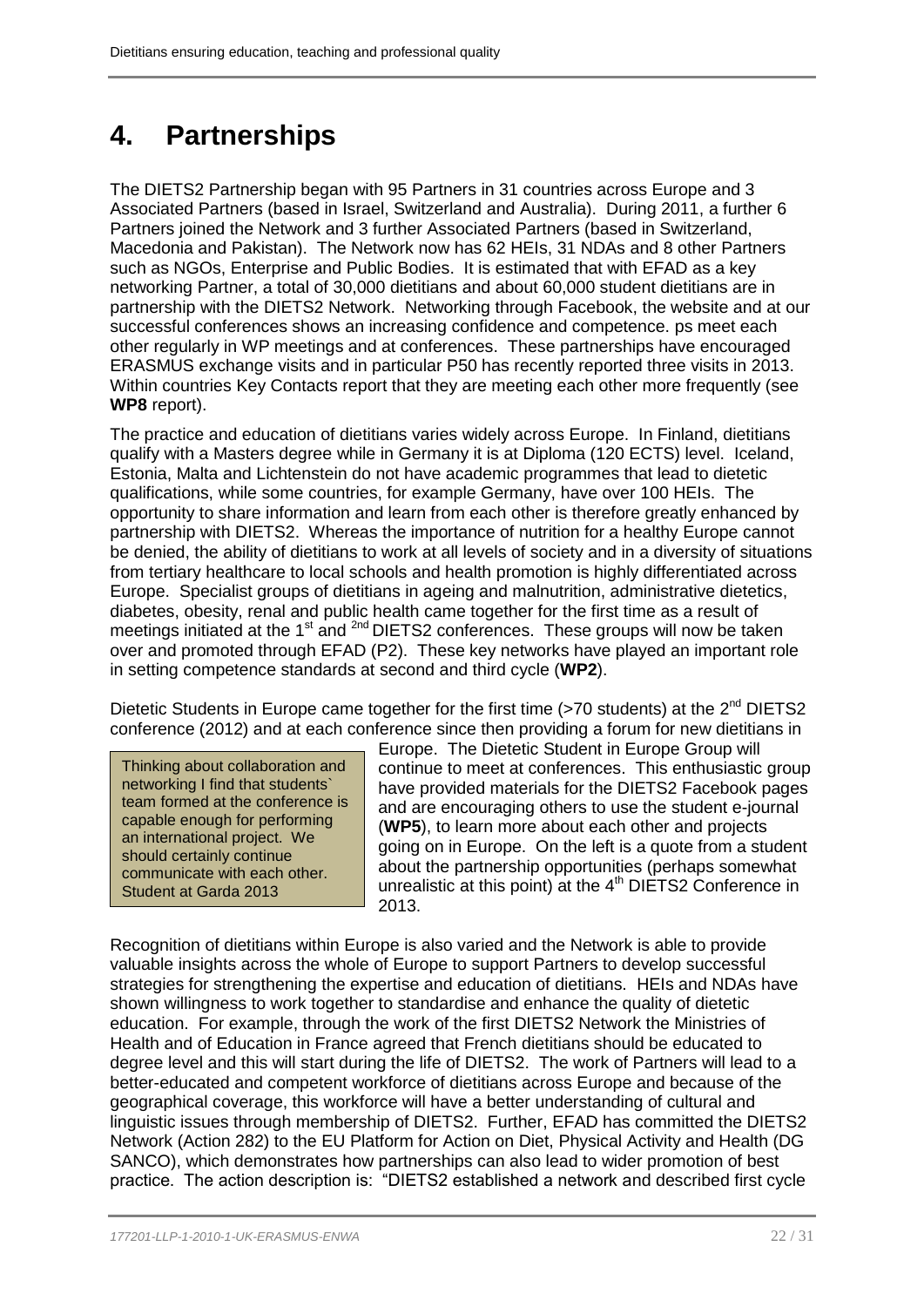dietetic competences. To contribute to policies and practices that will avert the European health crisis (WHO, 2007) dietitians now also need to make effective use of *lifelong learning.*"

The Work Packages draw on member expertise across the Network and are led by experienced and well qualified academics and dietitians who ensure a quality outcome which is also relevant to needs of the Partners and others. A key effect of the strong partnerships is innovation and formation of new partnerships. The following are examples of some of these developments.

### **Applications and Engagement by Partners in New Projects**

Partners have come together to undertake applications for funding and also to progress national projects. One example of a national project is the work of HEIs and practising dietitians in Belgium who have come together to agree on national placement standards. The use of the EFAD practice placement standards, DIETS2 Guide to Best Practice for Student Placements and DIETS2/EFAD Pedagogic Standards have supported and informed the project.

Examples of applications for funded projects that have arisen within the Network are as follows:-

"InGREEDients project- development of ICT tools for dietitians" education (International Healthcare and Health Insurance Institute-Bulgaria) including Partners; Plymouth University (P1) and Alicante University (P39) with others. Submitted to EACEA; Leonardo (unsuccessful)

"DIETALK" Dietetic language and social innovation for active and healthy ageing through nutrition and food" including Partners Plymouth University (P1), EFAD (P2), Ulster (P85 )and Thessaloniki (P44) to FP7 (unsuccessful)

DEBATE (**D**ietitians' **e**nergy **ba**lance **t**ools for **e**ngagement) e-tools with EFAD (P2), EUFIC (P12) and members of VDD (P18), Portuguese Dietetic Association (P67) and National Association of Hungarian Dietitians (P46) funded through Brunel University, England

MyPace project builds on the outcomes of DEBATE by developing an interactive e-platform (APP) for dietitians to engage in continual dialogue with their clients providing a truly client centred approach with EFAD (P2), EUFIC (P12) and members of VDD (P18), Portuguese Dietetic Association (P67) and National Association of Hungarian Dietitians (P46) funded by Coca Cola Foundation

Dietitians Improving Education and Training Standards: European Masters (DIETSEM) Application to develop an MSc in European Dietetics to the EACEA in 2013 Partners; Plymouth (P1); EFAD (P2); Umea (P71); HAN (P59); Semmelweis (P48); Navarra (P97) and Bern (Associate Partner) (unsuccessful)

Dietitians Improving Education and Training Standards: a framework for Lifelong Learning for European Dietitians (DIETSLLL). Application currently being developed for submission to EACEA as part of ERASMUS+ with Plymouth (P1); EFAD (P2); Umea (P71); HAN (P59); Semmelweis (P48); Navarra (P97); EUFIC (P12) and Bern (Associate Partner) to be submitted in 2014

### **New initiatives with EFAD**

The relationship between DIETS2 and EFAD was consolidated further over the 36 months of DIETS2. This is significant, as EFAD (the Federation representing all dietitians in Europe) will engage in sustaining the work of the Network when DIETS2 comes to the end of its funding period. EFAD has received applications for membership from dietetic associations in Latvia, Romania and Czech Republic, who came to know EFAD through DIETS2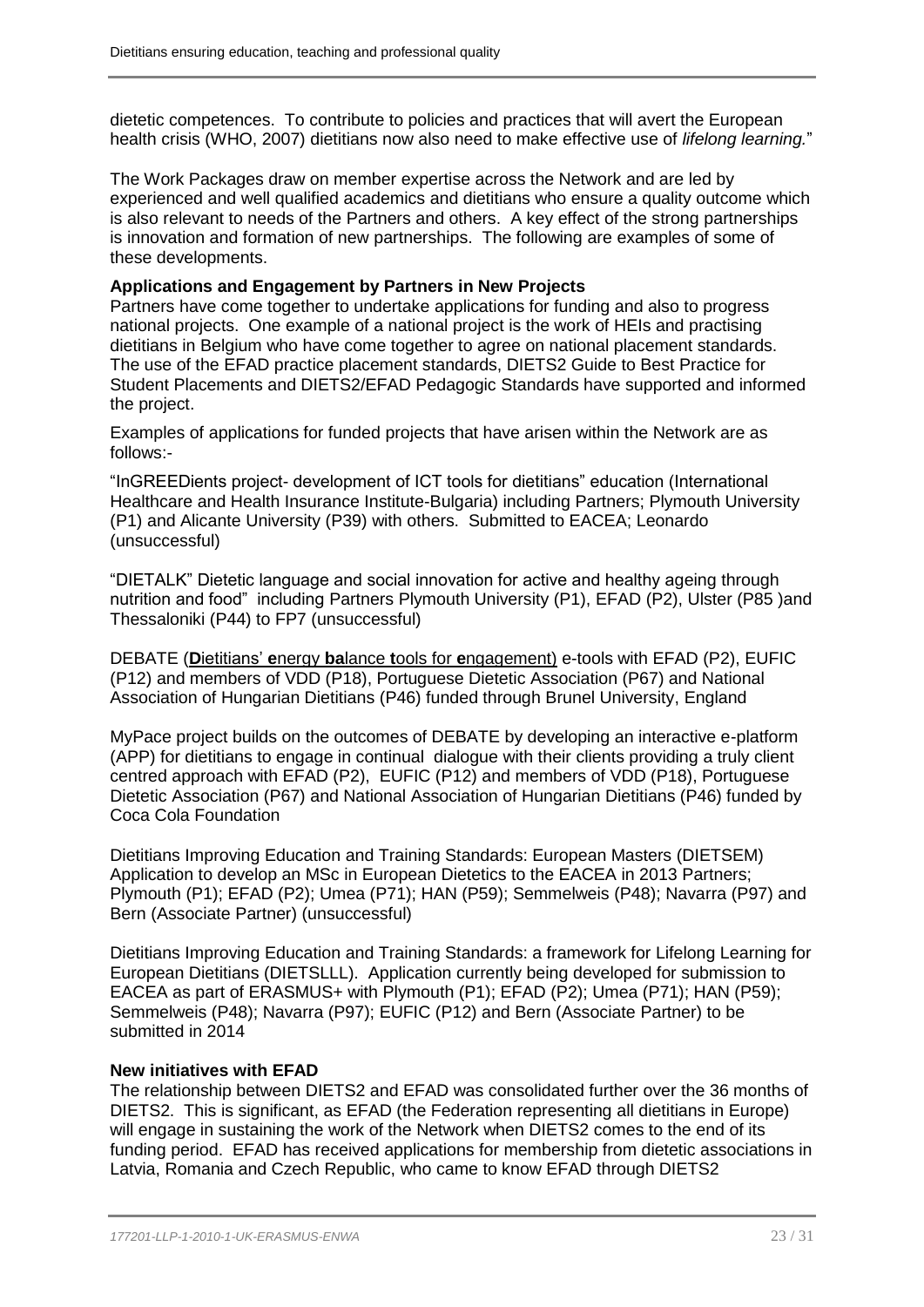The close cooperation of DIETS2 with EFAD was further consolidated when EFAD voted in 2011 to merge their Annual General Meeting with future DIETS2 conferences to enhance collaboration between practising dietitians and the academics that teach and train future dietitians. The 2<sup>nd</sup> DIETS2 Conference was advertised as EFAD/DIETS2.

Additionally the Leads for the Work Packages on second cycle competences (**WP2**) and evidence-based dietetics (**WP5**) have been elected to lead the Education and Lifelong Learning Committee and the Research Committee of EFAD respectively and now sit on the Executive Committee of EFAD. In 2014, EFAD will introduce a new category of membership 'Education Associates' which will be available to all HEIs teaching dietetic students in Europe. This close cooperation ensures the sustainability of the work of DIETS2 through the professional Federation for European dietetic associations.

Finally the DIETS2 project was showcased at the International Congress of Dietetics in Sydney, Australia with EFAD in September 2012. The two Symposia were presented under the banner of *'Investing in a Dietetic Network of Excellence to advance dietetics throughout Europe'.* The Network and its achievements are seen as a model for international dietetics.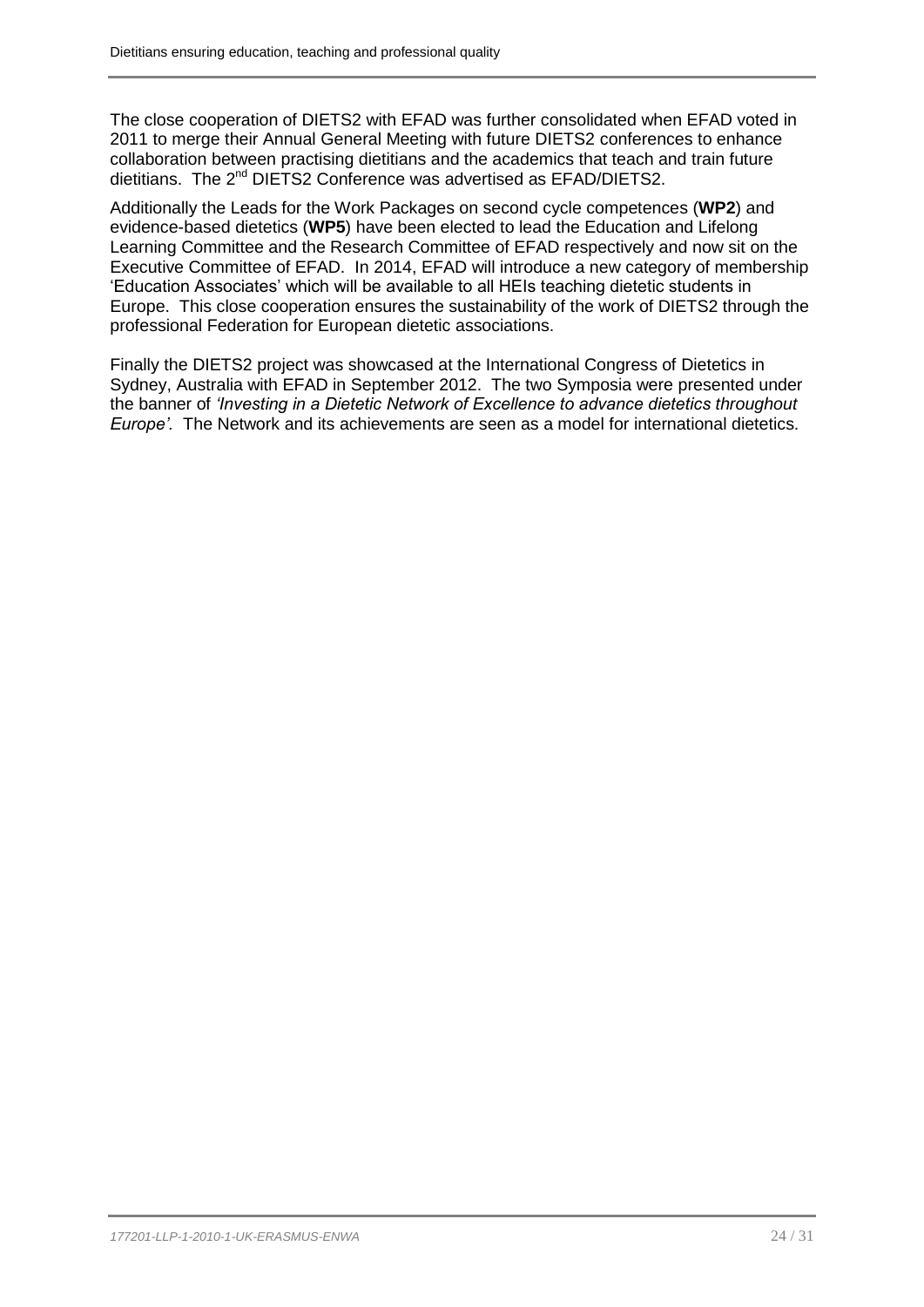# <span id="page-24-0"></span>**5. Plans for the Future**

The DIETS2 Network will be formally sustained through a lasting presence with EFAD (P2) where HEIs can apply in 2014 to become EFAD Education Associates; where the DIETS2 website key information will be retained (including databases) and where networking can still occur through regular newsletters, social media and conferences. The EFAD Education and Lifelong Learning Committee (ELLLC) and the EFAD Research and Evidence-based Practice Committee (REBPC) are led by former leads of key DIETS2 WPs; and committee membership has been drawn from committed and experienced DIETS2 Partners. The legacy of DIETS2 is therefore proactively ensured, treasured and valued by the dietitians of Europe.

# **Work-based and Placement Learning (WP1), Advanced Practice (WP2) and Lifelong Learning (WP3)**

The plans for the future concern embedding and building on the work started around education and professional practice. The Lifelong Learning Strategy adoption across the NDAs and its implementation will be proactively encouraged and monitored, especially as it affects safety of practice and registration/recognition of by Ministries of Health and Employment. Working across Europe with HEIs and NDAs to use the LLL Toolkit and especially to recognise APEL for dietitians will be a longer term vision but one that needs to be coordinated through the EFAD Education land Lifelong Learning Committee. Approaches have already been made for the Toolkit to be modified for the use of other stakeholders and translation into more national languages will facilitate its adoption. The DIETS2 Network have also produced a collaborative group of five Partner institutions who are actively working on an application to EACEA for 2014 proposing a LLL Framework for European Dietetics and it is anticipated that future applications will also result from the work begun through the Network.

# **Information, Communication and Technology (WP4) and Dissemination (WP9/DISS)**

Whereas regular DIETS2 newsletters will not be produced, EFAD has already agreed to include information about activities that aim to improve, evaluate or further embed the Network outcomes. It is important to keep the outcomes refreshed and fit for purpose and this can only happen if communication channels are accessible and maintained. The DIETS2 website is already in the process of being merged with EFAD to retain key documents. Interactive databases will remain refreshed and reviewed, attracting visitors and also former Partner dietitians who are used to using the website. The Facebook page will continue to be available through the voluntary work of **WP4** members and used for alerts, especially for students who again are used to interacting on this site. Twitter will also continue to be used at conferences in the future so that momentum is maintained and built upon. European dietitians use EFAD LinkedIn widely and this will be introduced to Partners of the Network through the DIETS2 email distribution list, which is being merged with EFAD. Given the success of the e-seminars, NDAs and EFAD Education Associates will be encouraged to try the technology and make it freely available to European dietitians. Finally, conferences are already being planned, EFAD has adopted a Key Contact Network for its own Association members and continued briefing and exchange of information is envisaged.

# **Enquiry Learning (WP5)**

The Research and Evidence-based Practice Committee (REBP) will take forward the development of the e-journal. It has proved to be very successful and plans are now advanced to extend the content to students and dietitians. This will be the prototype for the first European Journal of Dietetics and contact has been made with e-journal publishers. The use of e-courses will be monitored and other courses will be called for from former Partners. A network of professionals involved proactively in evidence-based practice needs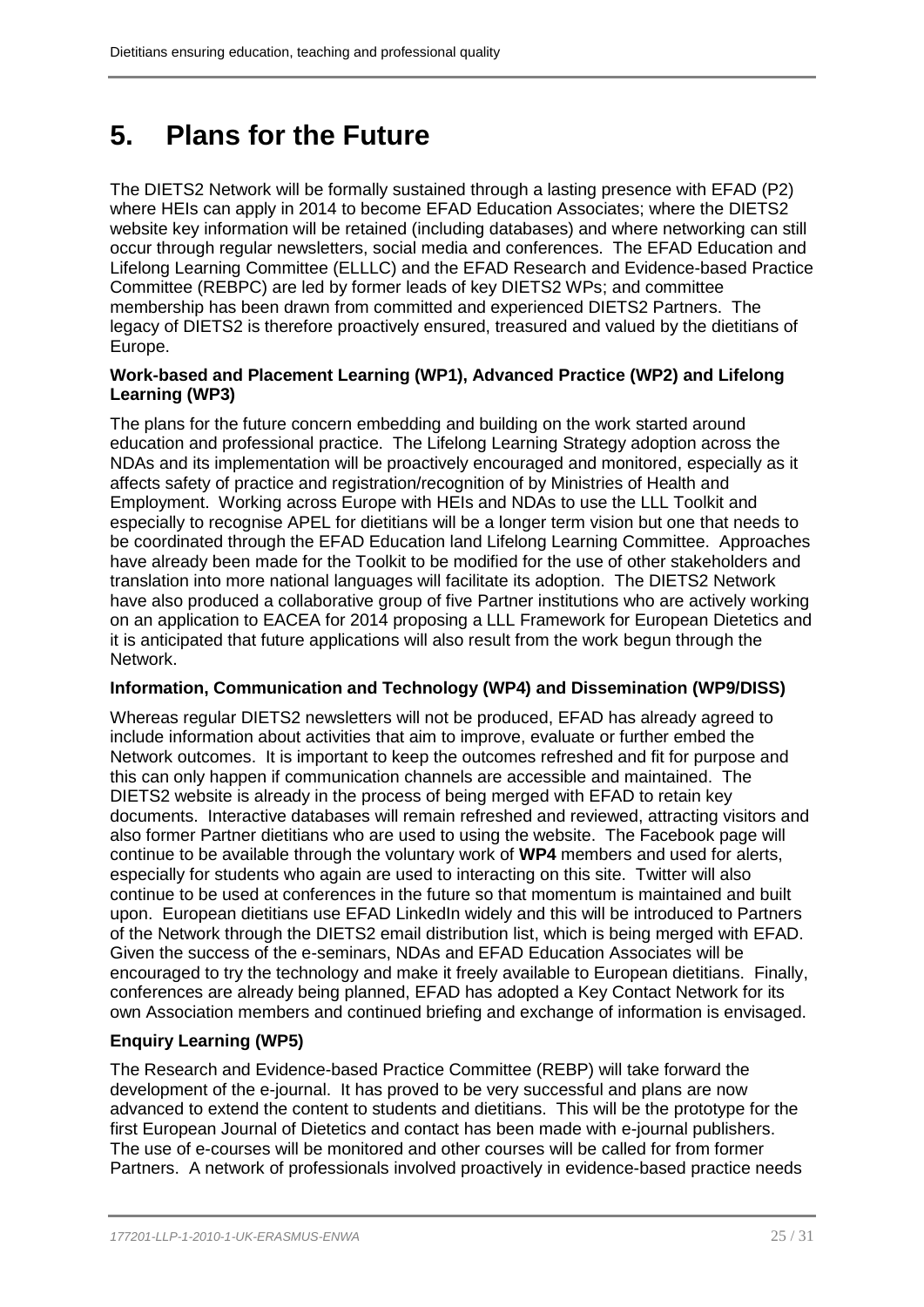to be established and actively encouraged to populate the database. This will involve members of the new EFAD Committee in having a clear vision for development that is likely to draw upon the European Specialist Dietetic Networks (ESDNs) as a major resource. The ESDNs are expert practitioners and will contribute to engaging not only less experienced practitioners, but also spearhead best practice at advanced level. As such, they publish and encourage and inspire. They will become key groups for REBP.

# **Management (WP6/MAN); Quality Assurance (WP7/QPLN) and Embedding and Driving Change (WP8/EXP)**

The work of these three WPs have produced models of good practice that can be used across the Network to strengthen existing process and procedures for HEIs, NDAs and other enterprises. What is required is for this good practice (now available in papers/reports, narrated PowerPoints, and as e-seminars on YouTube) to be more widely disseminated.

Transparency of process is important and through the networks of former Partners, EFAD will seek to alert them to the potential of re-visiting these helpful tools. Indeed new dietetic associations joining EFAD have requested a 'Best Practice' handbook on structure, function and *modus operandi* of associations. This handbook will draw on and contain much best practice from the Network and be widely available on the public page of the EFAD website. It is anticipated that this type of book will be invaluable to a wide range of organisations planning to be more formally constituted. Evidence shows that the DIETS2 website was accessed from around the world and it is likely that such a handbook would therefore receive international recognition and be another world quality leader and model for health professionals.

Partners have also reported that the best practice used in the Network, for example 'valorisation' and establishing and monitoring 'deliverables' have been adopted in their own workplaces. It is a tribute to the embedding of these practices during the lifetime of the project and its success that individuals have seen fit to take them back into their own environments to use and develop.

EFAD has established its own Advisory Group based on the good practice of having independent and expert advisors. Other Partners have also seen the advantage of this.

As mentioned above, a network of Key Contacts in dietetics will continue to function and they will be used to monitor progress on a regular basis of the profession and its development. This will feedback into Associations, the Platform for Diet, Physical Activity and Health and other agencies who are actively implementing Health 2020 and the Food and Nutrition Action Plan for Europe (WHO, Vienna Declaration 2013). Thus HEIs and NDAs will be better prepared across Europe to respond to these calls for action as a result of the work of the DIETS2 Network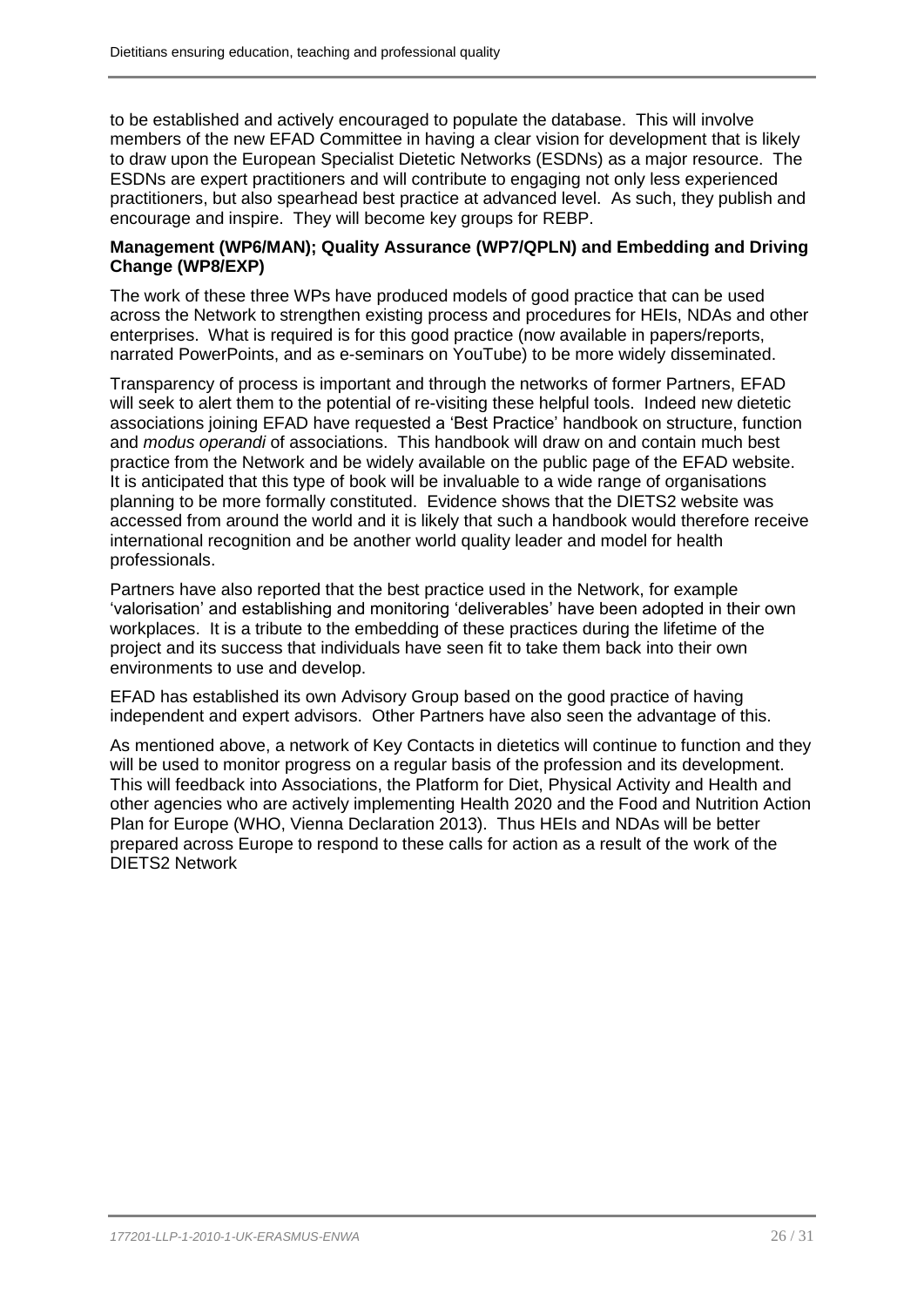# <span id="page-26-0"></span>**6. Contribution to EU policies**

The DIETS2 Network is able to contribute to three of the five strategic areas published by DG EAC in 2011 to support the Europe 2020 policy agenda [\(http://ec.europa.eu/education/higher-education/agenda\\_en.htm#doc](http://ec.europa.eu/education/higher-education/agenda_en.htm#doc) ) and they are:

Firstly *"to improve the quality and relevance of teaching and researcher training, to equip graduates with the knowledge and core transferable competences they need to succeed in high-skill occupations"* **WPs 1, 2, 3, 4** and **5** all address the knowledge and skills required by the dietitian working in an innovative and challenging Europe. **WP2** especially addresses the competence needs of specialist dietitians working at second and third cycle levels. The formation of specialist dietetic networks sustains this initiative. **WP 3** and **WP4** particularly support LLL, providing a Europe-wide strategy (now adopted formally by EFAD), a Toolkit for implementation, an interactive database for promoting LLL and IT literacy, all key for the future workforce. Whereas **WP5** provides core transferable skill training in research, **WP1** promotes the diversity of exposure to new occupation opportunities.

Secondly "*to provide more opportunities for students to gain additional skills through study or training abroad, and to encourage cross-border co-operation to boost higher education performance"* **WP9** promotes understanding across the Network. In particular, the DIETS2 website, social media and resource databases (developed in **WP1, WP3** and **WP5**) are established, promoting borderless cooperation between NDAs, HEIs and other enterprises. Special emphasis on student dietitians at the conferences and the e-journal mean dietitians at all stages of their careers are sharing more about each other and the opportunities available to them across Europe.

Thirdly *"to strengthen the "knowledge triangle", linking education, research and business"* the proactive partnerships developed in the DIETS2 Network through conferences, social media and work packages can already in new partnerships, such as relevant EFAD Committees using experienced DIETS2 Partners to take forward key work streams in education and research thereby creating more opportunities for innovation (see Section 4 and 7 for examples). The student e-journal, e-courses, use of YouTube and introduction by the Network of e-seminars (Webinars) will be particularly important in this respect (**WP5 and WP9**). **WP1** has emphasised and provided tools to open new employment opportunities for dietitians and also introduce enterprise to dietetic skill sets.

# **Policies on Lifelong Learning**

The DIETS2 Network contributes to other EU policy initiatives through its work packages and their deliverables. In particular the *EUA (2008) European Universities' Charter on Life Long Learning* is addressed.

The deliverables from **WP2** (dietetic competences at second and third cycle, ie high level competences) will enable HEIs across Europe to develop, in a more systematic way, learning pathways to support lifelong learning as well as to increase the *sharing of good practice and encourage Network Partners to work together towards a common understanding of the role of higher education in lifelong learning* (London Communiqué, 2007 and EUA, 2008). **WP3** complements the work of **WP2** by establishing an interactive database of LLL opportunities for dietitians within HEIs as well as a Toolkit for collecting personal LLL data. Both WPs meet LLL policy agendas through challenging our HEI Partners to *embed concepts of LLL*, *embrace a lifelong learning culture, the full use of ECTS and develop partnerships.* Through **WP4 & 5** higher education has been challenged to *promote flexible and creative learning environments* with greater understanding of the use of ICT by dietitians and innovative use of existing ICT resources as e-learning opportunities (e-journal, e-courses, webinars and YouTube)*.*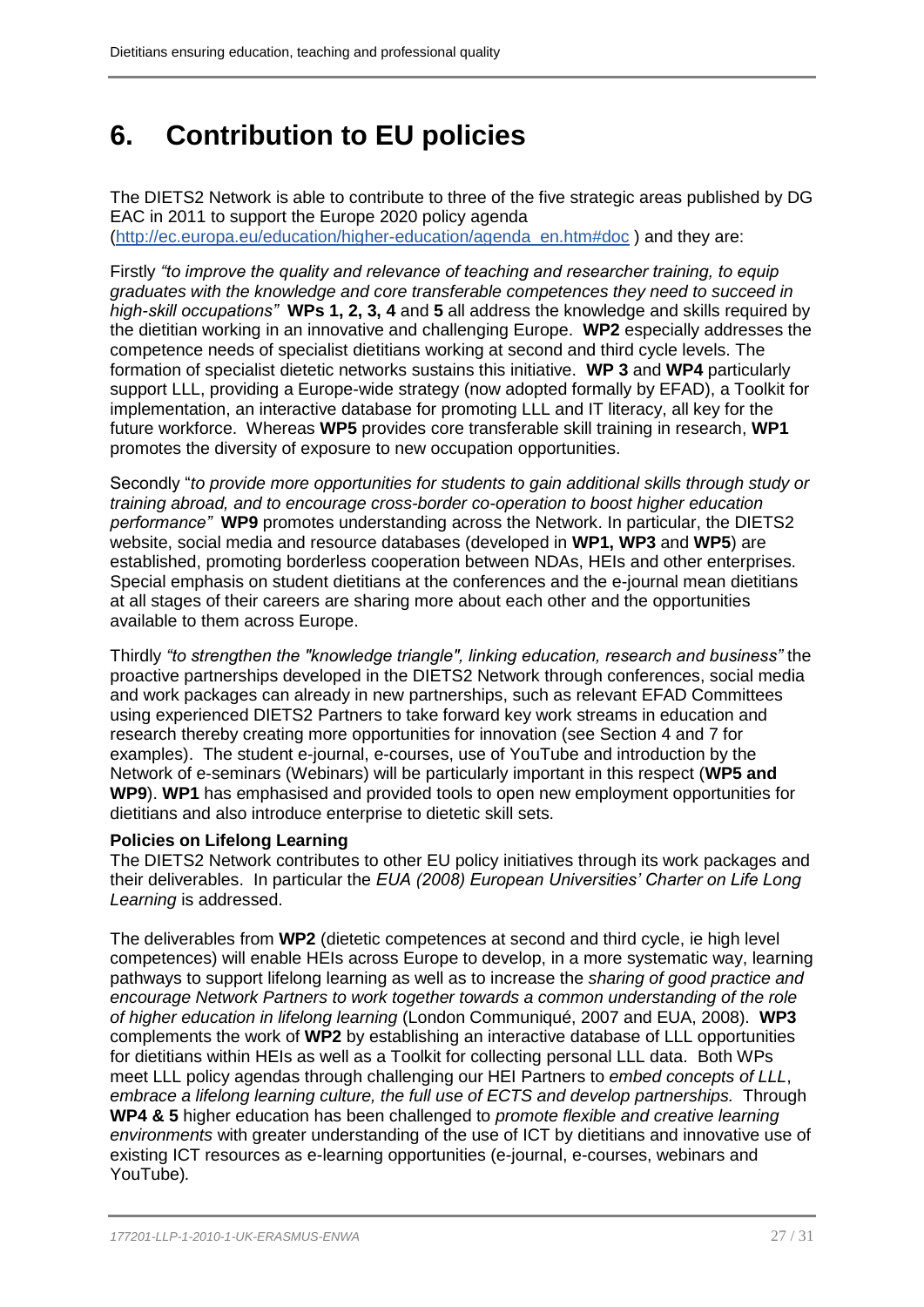# **Policies in Information Communication Technology**

The Network is very conscious of the need to encourage dietitians throughout Europe to use ICT more widely as Reports 1 & 3 demonstrated from the first DIETS Network in 2009. Other studies have shown that there are skill divides between older and younger teachers as, for example, 80% of younger teachers but only 56% of older teachers feel very competent in using word processors (Empirica, 2006 cited by Ala-Mutka et al, 2008). The following policy initiatives are being contributed to as stated by *ISTAG (2009) ICT in Europe for the decade 2010 to 2020 and IPTS (2008) ICT for Learning, Innovation and Creativity*;

- a) Support pedagogical innovation with new tools (**WP4, WP5**)
- b) Develop and support favourable culture for ICT innovation and learning (**WP4, WP9**)
- c) Build a strong vision of ICT and innovation for LLL in Europe (**WP3, WP4**)
- d) Co-development of tools for learning and teaching (**WP3, WP4, WP5, WP9**)
- e) Open and networked institutions (DIETS2)

**WP4** identified barriers to the use of ICT and has now published an e-Learning Guide to encourage use of ICT in teaching and learning. **WP4** has demonstrated how social networking (eg Facebook, Twitter and YouTube) can be used to draw in different generations of dietitians and provide models for new ways to promote learning. Internet users are using social computing for learning purposes and **WP5** has incorporated resources found freely on the worldwide web in contributing to '*Encouraging experimentation'* to encourage teachers to use these resources for teaching. Networking and best practise exchanges will also '*develop and support favourable culture for ICT innovation and learning and contribute to policy*' and the use of Go-to-Meeting and SKYPE for the majority of Work Package meetings and for some conference presentations has encouraged the Network to use ICT in a creative way. Online surveys (Lime Survey Tool) **WP1, 2, 4, 5** and **9** have attracted over 3000 responses even from international dietitians. These communication and survey tools are freely available on the website to all registered users (>1200) and with accessible databases, USBs, Wiki **(WP3)** and the distribution of electronic newsletters, the website resource has contributed to the '*culture for ICT'*.

Additionally, through its development and promotion of e-learning DIETS2 is contributing to the '*Innovation Union'*. E-resources can be developed into e-learning for patients and the 'MyPace' project is doing just that. Many innovations can come from end-users developing tools for themselves (von Hippel, 2005 cited by Ala-Mutka et al, 2008). The Network can model best practice in this area for its Partners and this will involve learners and teachers and support personalization and scaffolding in new ways.

# *Health Policies*

# *T*he *second health strategy* (2007)

[\(http://europa.eu/legislation\\_summaries/public\\_health/european\\_health\\_strategy/c11503c\\_en.htm\)](http://europa.eu/legislation_summaries/public_health/european_health_strategy/c11503c_en.htm) and *Recognition of Professional Qualifications Directive* (2005/36/EC) at

[http://ec.europa.eu/internal\\_market/qualifications/policy\\_developments/legislation\\_en.htm](http://ec.europa.eu/internal_market/qualifications/policy_developments/legislation_en.htm) ) requires all healthcare to be provided safely and at a high quality. The DIETS2 Network contributes to health policies primarily through the development of second and third level competences by **WP2**. The DIETS conferences **(WP9)** strengthened the position of the European Specialist Dietetic Networks (Obesity, Administrative, Public Health, Ageing & Malnutrition, and Diabetes – all now adopted by EFAD), which can develop EU nutrition care standards in critical areas of nutrition for vulnerable groups. Further, the deliverables of competence and a framework for LLL for dietitians in Europe will result in a highly competent workforce, which is essential to reduce the risk of misleading nutritional information. A direct benefit will be *improved client/patient safety*.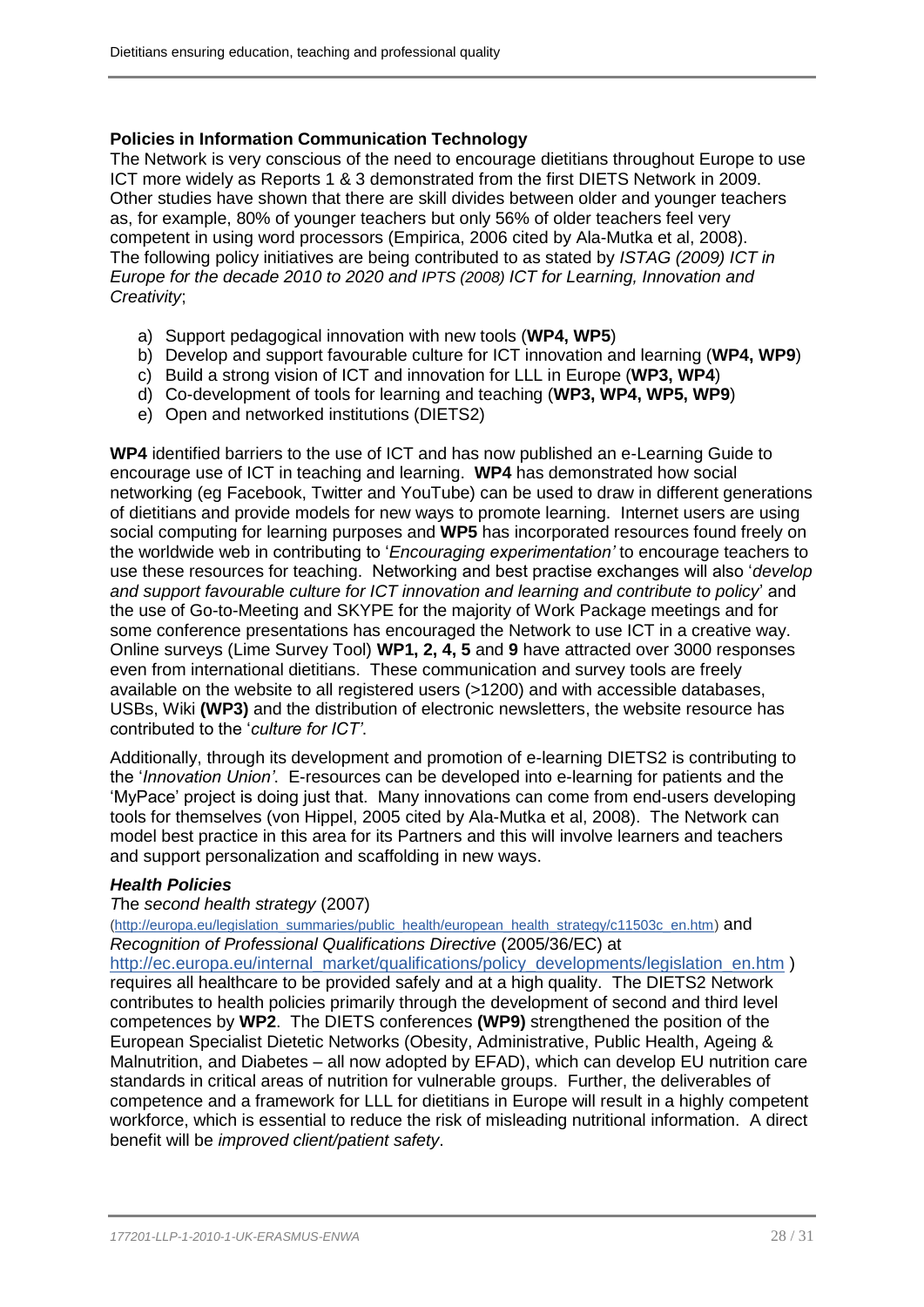# **7. Value added of DIETS2 partnership; examples of impact**

**Examples of Partnership and exploitation/impact/value added of being in the partnership of DIETS2; during 2012 and 2013 when a Survey of Partners was undertaken (n=52 or 50% response):**

| <b>Partner</b>       | <b>Specific Activities and valorization</b>                                                                                                            |
|----------------------|--------------------------------------------------------------------------------------------------------------------------------------------------------|
| number               | What they had to say:                                                                                                                                  |
| P42                  | I send you a copy of EFAD LLL Strategy in Greek. Also I would like to inform                                                                           |
|                      | you that we are in discussion with our Technological Institutes (HEI of                                                                                |
|                      | Thessoloniki and HEI of Crete in Siteia) how we can organize and implement                                                                             |
|                      | the LLL Strategy.                                                                                                                                      |
|                      | <b>Catherine Karakike The Hellenic Association of Dietitians -Technologists</b>                                                                        |
|                      | of Nutrition<br>We have not yet translated it into Spanish, but I plan to do it in the coming                                                          |
| P <sub>26</sub>      | weeks. Regarding the use of the LLL, I explained the strategy in the board of                                                                          |
|                      | the council. The idea is to implement gradually the necessary actions. In Spain                                                                        |
|                      | we have national and regional commissions that accredit training/courses to                                                                            |
|                      | health professionals, and this is currently being used by associations and                                                                             |
|                      | regional professional bodies. Moreover, the Spanish Foundation of Dietitians is                                                                        |
|                      | setting the LLL commission to promote continuing training courses for                                                                                  |
|                      | dietitians.                                                                                                                                            |
|                      | <b>MANUEL MOÑINO GÓMEZ</b> Dietista-Nutricionista Palma de Mallorca                                                                                    |
| P76                  | The Turkish Dietetics Association, we have not yet translated the strategy for                                                                         |
|                      | LLL, but we plan to translate and then share it with our members on the                                                                                |
|                      | website of TDA. We believe this strategy will support us to improve our                                                                                |
|                      | activities on LLL. Therefore, TDA plans to use strategy for LLL developed by                                                                           |
|                      | EFAD.                                                                                                                                                  |
|                      | Zehra Buyuktuncer-Demirel, PhD Hacettepe University Turkey                                                                                             |
| P63                  | In our Association, we translated the LLL document to Portuguese and we will                                                                           |
|                      | upload on our website so our members can download it.                                                                                                  |
|                      | Miguel Yeep, ASSOCIAÇÃO PORTUGUESA DOS NUTRICIONISTAS                                                                                                  |
| Associate<br>Partner | We haven't translated the LLL-Strategy in any of our languages.                                                                                        |
|                      | In our association we develop a new education-strategy. In this context the<br>responsible committee will discuss about the LLL-Strategy from EFAD and |
|                      | decide how to implement.                                                                                                                               |
|                      | Gabi Fontana Deinikonerstrasse 6a, 6340 Baar - Schweiz                                                                                                 |
| P <sub>1</sub>       | The Coordinator of DIETS2 was invited to lead workshops on 'Quality                                                                                    |
|                      | assurance and evaluation mechanisms' in 2011 and "Contributing to the                                                                                  |
|                      | efficiency and effectiveness of Networks" in 2012 at the EACEA Network                                                                                 |
|                      | Coordinators' meetings (23/24 January 2012). This enabled her to                                                                                       |
|                      | disseminate information about the DIETS2 network to all other EACEA funded                                                                             |
|                      | projects attending those meetings.                                                                                                                     |
|                      | Anne de Looy, University of Plymouth, UK                                                                                                               |
| P <sub>2</sub>       | The DIETS2 Thematic Network is one of EFAD's commitments to the EU                                                                                     |
|                      | Platform on Diet, Physical Activity and Health. By improving education and                                                                             |
|                      | training standards of dietitians throughout Europe, from first cycle to life-long                                                                      |
|                      | learning, DIETS2 contributes by assuring a dietetic work force that is trained                                                                         |
|                      | and able to help combat obesity.                                                                                                                       |
|                      | EFAD officers are regularly asked to speak about DIETS2 at National Dietetic                                                                           |
|                      | Association (who are also partners in DIETS2) conferences, including The                                                                               |